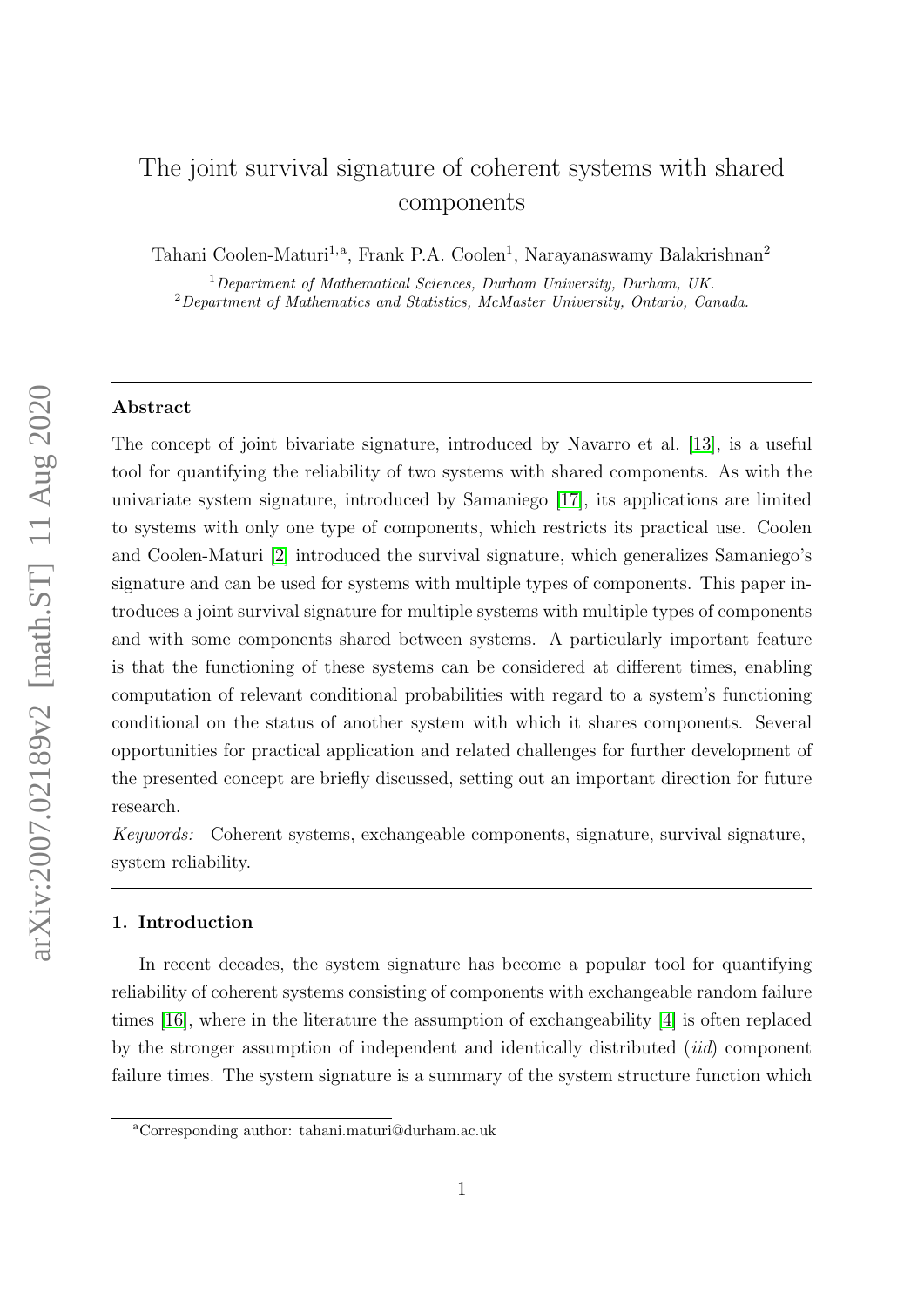is sufficient to quantify several important aspects of reliability of a system, in particular the system's failure time distribution. A detailed introduction and overview of system signatures is presented by Samaniego [\[17\]](#page-18-0).

The essential property of the system signature is that it enables information of the system structure to be fully taken into account through the signature, and this is separated from information about the random failure times of the components. The main disadvantage of system signatures, however, is that it becomes extremely complicated, and is indeed effectively impossible, to keep this separation when generalizing the concept to systems with multiple types of components, which is crucial for a practically applicable theory as most real-world systems consist of more than a single type of components [\[2,](#page-16-0) [12\]](#page-17-1). As an alternative to the system signature, Coolen and Coolen-Maturi [\[2\]](#page-16-0) introduced the survival signature. For systems with just one type of components, the survival signature is equivalent to the system signature, but the survival signature can be defined for, and easily applied to, systems with multiple types of components.

There are many scenarios where two or more systems share components, which can be of different types. Consider for example the case of two computers linked to a server, where the performance of any computer will depend on the performance of the shared components, in the server, and the performance of its own components. It should be emphasized that systems has a wide meaning in this context, including not only engineering systems but also networks and organisational structures. For example, if good functioning of multiple academic departments at one university during an exams period with strict marking deadlines depend on one central information technology support group, then the latter can be regarded as a component shared by the different departments ('systems'). While we do not focus explicitly on it, it is important to note that the theory in this paper can also be applied for the case of one system which performs two or more functions, with some but not all components involved in multiple functions.

Navarro et al. [\[11\]](#page-17-2) and Zarezadeh et al. [\[19\]](#page-18-2) introduced the system signature for systems with shared components, however the joint system signature representation has no direct probability interpretation as it can take negative values. Navarro et al. [\[13\]](#page-17-0) presented the so-called joint bivariate system signature, which has a probabilistic interpretation, and they also showed how the joint bivariate system signature can be used to perform stochastic comparisons. But again their method is limited to one type of component, which is less useful in real world applications.

In this paper, we introduce the joint survival signature of coherent systems with shared components, which can be of different types. This first presentation of the new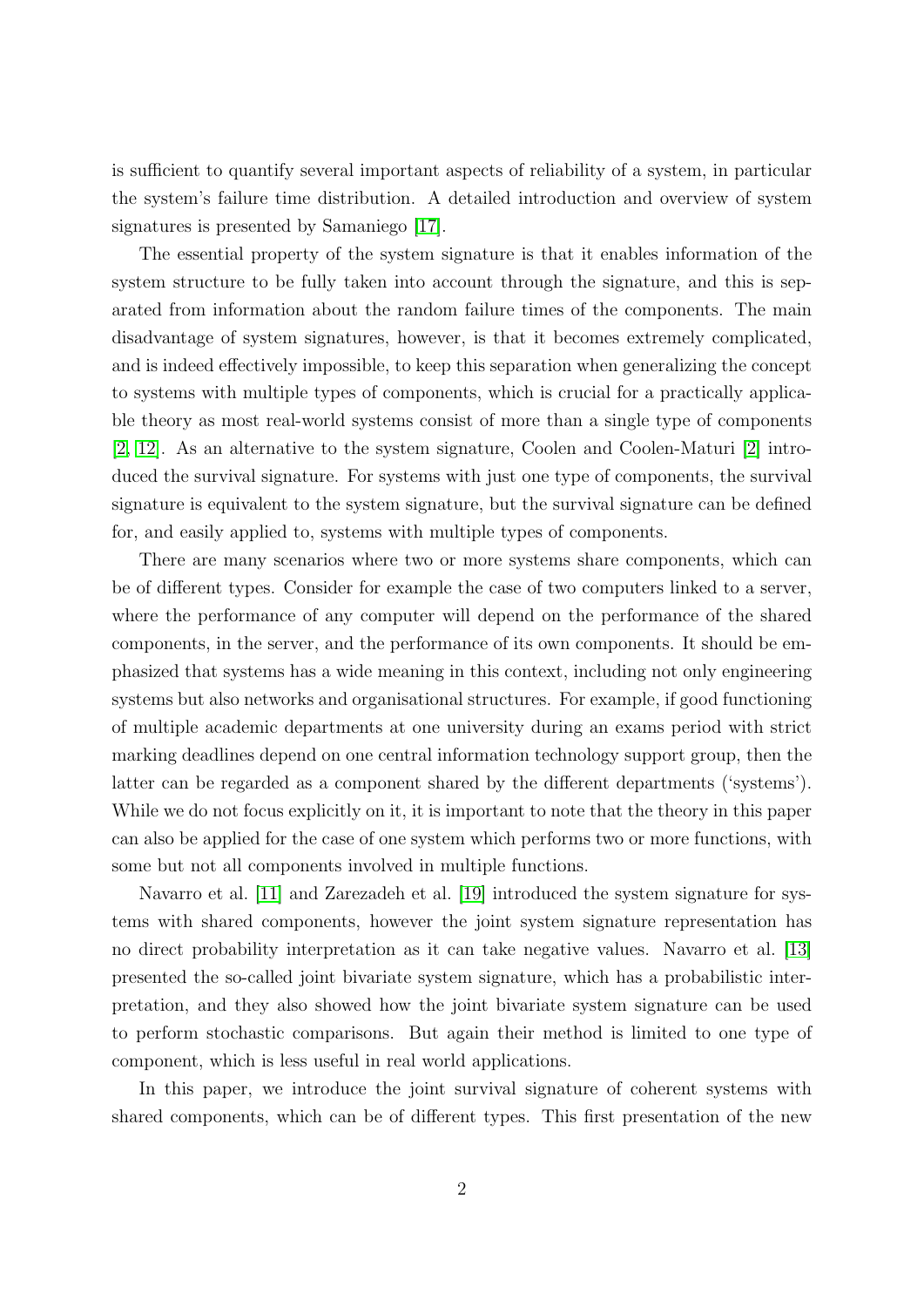concept emphasizes the opportunity to consider the reliability of the systems at different time points, which is crucial for many practical applications. In particular, it enables one to infer one system's reliability conditional on the information that another system, with which it shares some components, functions or not at a different time point. This introduction of the new concept is the first step of an important and extensive research direction, challenges for computation and application will be outlined in the final section.

This paper is organised as follows. Section [2](#page-2-0) provides a brief overview of the survival signature introduced by Coolen and Coolen-Maturi [\[2\]](#page-16-0). Section [3](#page-4-0) introduces the new joint survival signature of two coherent systems with shared components, followed by generalisation to three coherent systems with shared components in Section [4.](#page-12-0) It is briefly discussed how the further generalization to more than three systems can be achieved, all required ingredients for such a generalization follow quite straightforwardly from the case with three systems. Finally, in Section [5](#page-15-0) opportunities and challenges for further research to enable practical application of the new concept to large-scale systems and networks are briefly discussed.

#### <span id="page-2-0"></span>2. Survival signature

For a system with *n* components, we define the state vector  $\underline{x} \in \{0,1\}^n$  with entry  $x_i = 1$  if component i functions and  $x_i = 0$  if not. The labelling of the components is arbitrary but must be fixed to define x. The structure function  $\phi: \{0,1\}^n \to \{0,1\},\$ defined for all possible x, takes the value 1 if the system functions and 0 if the system does not function for state vector  $\underline{x}$ . In this paper, we restrict attention to coherent systems, which implies that  $\phi(\underline{x})$  is not decreasing in any of the components of  $\underline{x}$ , so system functioning cannot be improved by worse performance of one or more of its components. We further assume that  $\phi(0) = 0$  and  $\phi(1) = 1$ , so the system fails if all its components fail and it functions if all its components function. These assumptions could be relaxed but are reasonable for most practical systems.

Consider a system with  $K \geq 2$  types of components, with  $n_k$  components of type  $k \in \{1, 2, \ldots, K\}$  and  $\sum_{k=1}^{K} n_k = n$ . Assume that the random failure times of components of the same type are exchangeable [\[4\]](#page-16-1), while full independence is assumed for the random failure times of components of different types. Due to the arbitrary ordering of the components in the state vector, components of the same type can be grouped together, leading to a state vector that can be written as  $\underline{x} = (\underline{x}^1, \underline{x}^2, \dots, \underline{x}^K)$ , with  $\underline{x}^k = (x_1^k, x_2^k, \dots, x_{n_k}^k)$  the sub-vector representing the states of the components of type k.

Coolen and Coolen-Maturi [\[2\]](#page-16-0) introduced the survival signature for such a system,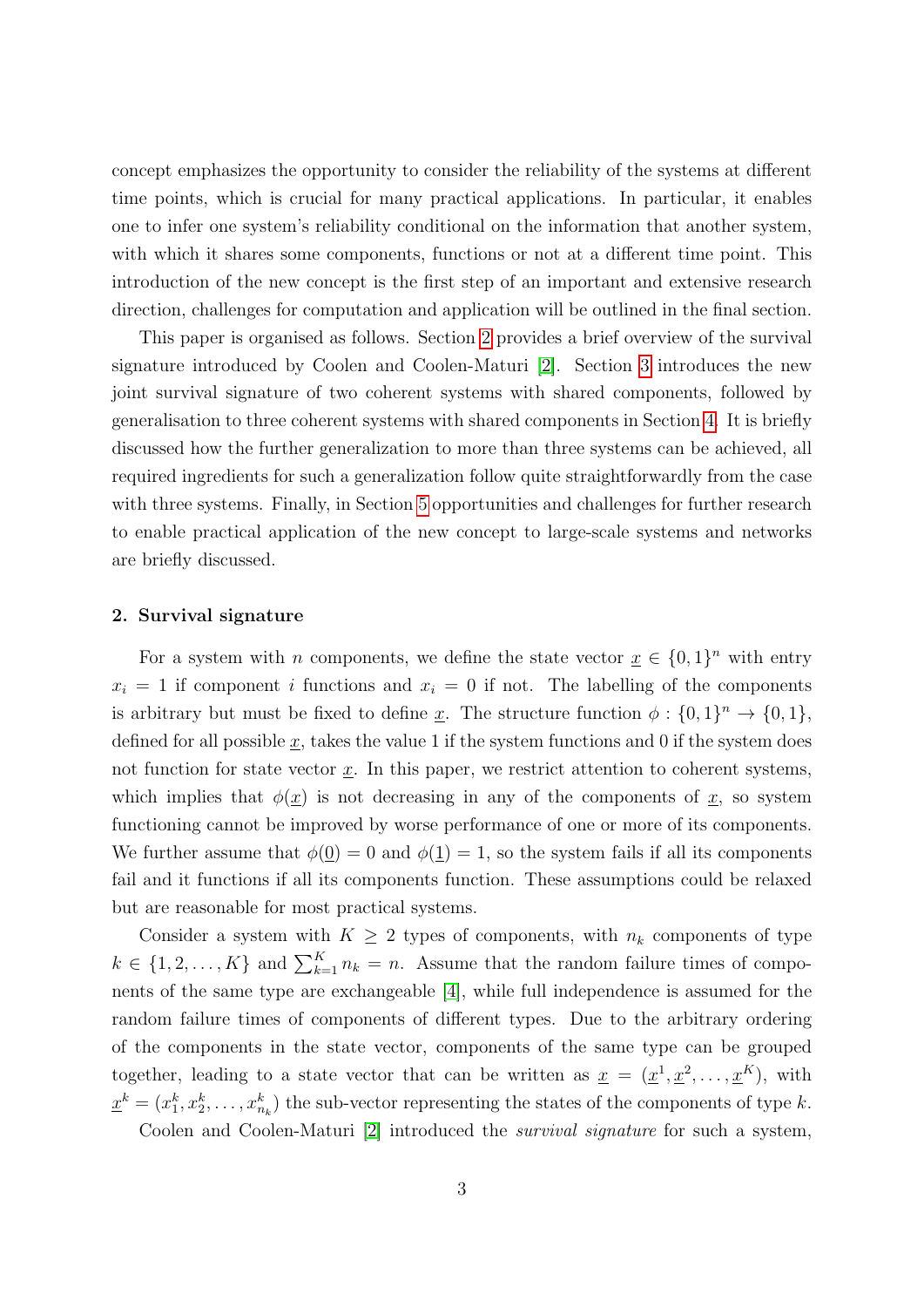denoted by  $\Phi(l_1, l_2, \ldots, l_K)$ , with  $l_k = 0, 1, \ldots, n_k$  for  $k = 1, \ldots, K$ , which is defined to be the probability that the system functions given that *precisely*  $l_k$  of its  $n_k$  components of type k function, for each  $k \in \{1, 2, \ldots, K\}$ .

There are  $\binom{n_k}{k}$  $\binom{n_k}{l_k}$  state vectors  $\underline{x}^k$  with  $\sum_{i=1}^{n_k} x_i^k = l_k$ ; let  $S_l^k$  denote the set of these state vectors for components of type k and let  $S_{l_1,\dots,l_K}$  denote the set of all state vectors for the whole system for which  $\sum_{i=1}^{n_k} x_i^k = l_k, k = 1, 2, ..., K$ . Due to the exchangeability assumption for the failure times of the  $n_k$  components of type  $k$ , all the state vectors  $\underline{x}^k \in S_l^k$  are equally likely to occur, hence

$$
\Phi(l_1,\ldots,l_K) = \left[\prod_{k=1}^K \binom{n_k}{l_k}^{-1}\right] \times \sum_{\underline{x} \in S_{l_1,\ldots,l_K}} \phi(\underline{x}) \tag{1}
$$

Let  $C_k(t) \in \{0, 1, \ldots, n_k\}$  denote the number of components of type k in the system which function at time  $t > 0$ . The probability that the system functions at time  $t > 0$  is

$$
P(T_S > t) = \sum_{l_1=0}^{n_1} \cdots \sum_{l_K=0}^{n_K} \Phi(l_1, \ldots, l_K) P(\bigcap_{k=1}^K \{C_k(t) = l_k\})
$$
 (2)

If one assumes independence of the failure times of components of different types, then this leads to, for  $l_k \in \{0, 1, \ldots, n_k\}$  for each  $k \in \{1, \ldots, K\}$ ,

$$
P(\bigcap_{k=1}^{K} \{C_k(t) = l_k\}) = \prod_{k=1}^{K} P(C_k(t) = l_k)
$$
\n(3)

If, in addition, one assumes that the failure times of components of the same type are iid with known cumulative distribution function (CDF)  $F_k(t)$  for type k, then this leads to

$$
P(\bigcap_{k=1}^{K} \{C_k(t) = l_k\}) = \prod_{k=1}^{K} {n_k \choose l_k} [F_k(t)]^{n_k - l_k} [1 - F_k(t)]^{l_k}
$$
\n(4)

A crucial practical consideration is how to decide if it is reasonable to assume that components are of the same type, in the sense of having exchangeable failure times. An easy way to think about this is as follows. Suppose that there is a number of components, and you get the information that, at a specific time, one of them has failed, without any further information which enables you to identify which component has failed. Exchangeability then implies that each of these components is equally likely to be the one that has failed. Note that this includes consideration of the role of the components and the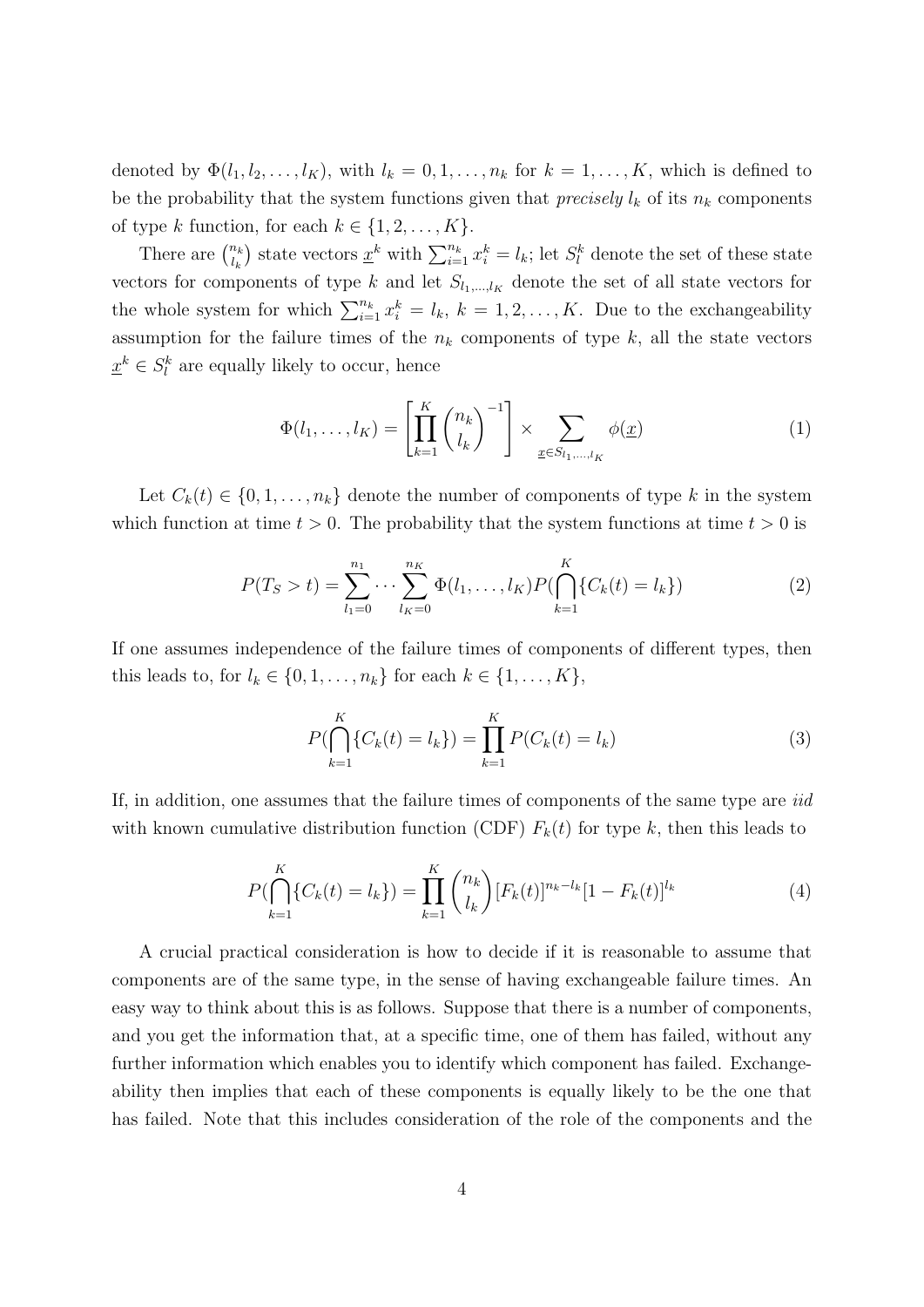environment in which they function in the system. Of course, this is a subjective modelling assumption which relates to the level of detail in which one models the system, in most of the reliability theory literature it is silently assumed. In particular the common assumption of iid failure times of components is a stronger assumption.

Since its presentation by Coolen and Coolen-Maturi [\[2\]](#page-16-0), there has been substantial research contributing to the further theory and applicability of survival signature methods. An important topic is computation of the survival signature, a useful method based on binary decision diagrams has been presented by Reed [\[15\]](#page-18-3), while derivation of the survival signature for systems built up by subsystems in series or parallel configuration was also presented [\[3\]](#page-16-2). The survival signature also enables very efficient simulation methods to be developed [\[7,](#page-17-3) [14\]](#page-17-4), and further examples of powerful methodology for system reliability quantification enabled by the use of survival signatures include the modelling of dependence between components of different types [\[5,](#page-17-5) [7\]](#page-17-3), Bayesian and nonparametric predictive inference [\[1,](#page-16-3) [3\]](#page-16-2), reliability-redundancy allocation [\[9\]](#page-17-6), phased-missions [\[8\]](#page-17-7), component reliability importance measures [\[6\]](#page-17-8), resilience achieved by swapping components within a system [\[10\]](#page-17-9) and stochastic comparison of different systems [\[18\]](#page-18-4).

## <span id="page-4-0"></span>3. Joint survival signature of two coherent systems with shared components

In this section we present the joint survival signature of two coherent systems that share some components. It is important that the functioning of the two systems can be considered at different moments in time. This can be used to derive the marginal survival function of one of the systems as well as the conditional reliability of a system given the status of the other system at any time. First we consider systems that only have a single type of components, which is helpful to explain the main ideas and notation. This is later extended to systems with components of multiple types. It should be emphasized that no maintenance or replacement activities are being considered throughout this paper, so once a component has failed it remains in failed state.

## 3.1. One-type of components

Let  $T_1$  and  $T_2$  be the failure times of two coherent systems,  $S_1$  and  $S_2$ , based on components with *iid* failure times  $X_1, \ldots, X_n$  having a common continuous distribution function  $F$ . The assumption of *iid* failure times is for ease of presentation. A coherent system fails at the failure of one of its components. Assume that the first system has  $n_1^*$  components and the second system has  $n_2^*$  components, with  $n_{12}$  of these components in common, these are called shared components, so in total there are  $n = n_1^* + n_2^* - n_{12}$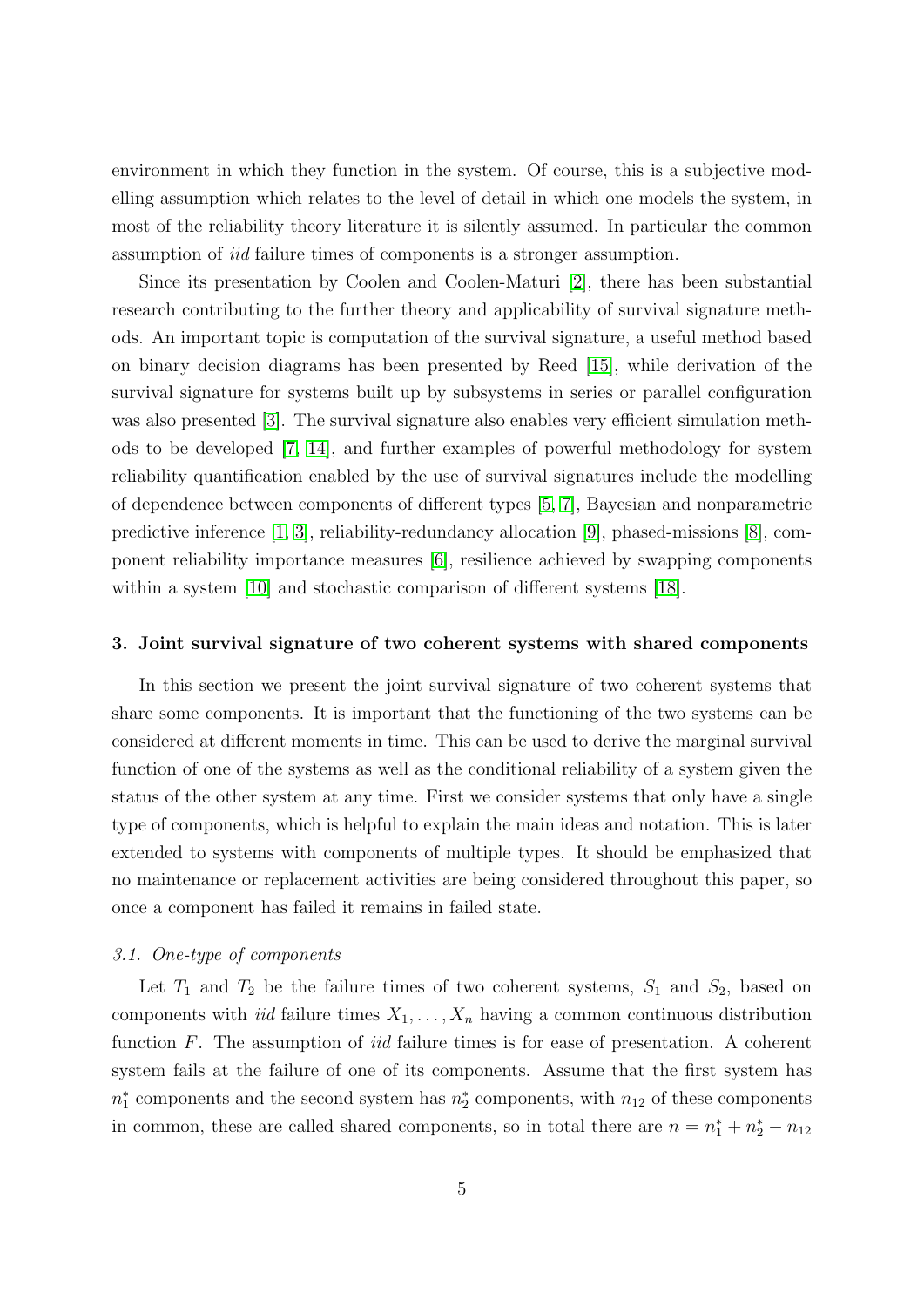components in the two systems. The case of interest in this paper is  $n_{12} > 0$ , otherwise the two systems are independent by the iid assumption. Let the numbers of components in  $S_1$  and  $S_2$  which are not shared with the other system be denoted by  $n_1$  and  $n_2$ , respectively, so  $n_1^* = n_1 + n_{12}$ ,  $n_2^* = n_2 + n_{12}$  and  $n = n_1 + n_2 + n_{12}$ .

The joint survival signature will enable reliability quantification for both systems at possibly different times, say  $S_1$  is considered at time  $t_1$  and  $S_2$  at time  $t_2$ . This means that the numbers of the shared components functioning at these two different times must both be specified, note that the specific times  $t_1$  and  $t_2$  do not play any further role in the survival signature, as this enables inference for all time points when combined with the component failure time distributions. This means that the joint survival signature presented in this paper has the same advantageous property as the survival signature for a single system, that is it takes the structure of the systems into account while being separated from the random component failure times.

The joint survival signature  $\Phi(l_1, l_2, l_{112}, l_{121})$  can be defined as the probability that systems  $S_1$  and  $S_2$  both function given that precisely  $l_1$  out of  $n_1$  and  $l_{[1]2}$  out of the  $n_{12}$ shared components function when  $S_1$  is being considered, and precisely  $l_2$  out of  $n_2$  and  $l_{1[2]}$  out of the  $n_{12}$  shared components function when  $S_2$  is being considered. Denoting the events that  $S_1$  and  $S_2$  function at the moment of time they are considered by  $SF_1$ and  $SF<sub>2</sub>$ , respectively, the joint survival signature denoted by

$$
\Phi(l_1, l_2, l_{1|2}, l_{1|2}) = P(SF_1, SF_2|l_1, l_2, l_{1|2}, l_{1|2})
$$
\n
$$
(5)
$$

It is also important to emphasise, given the above setting, that the same  $min(l_{1[2]}, l_{[1]2})$ shared components are functioning at both times  $t_1$  and  $t_2$ , and the same  $n_{12}-\max(l_{1[2]}, l_{1[2]})$ shared components are not functioning at both times. The remaining components (if  $l_{1[2]} \neq l_{1[2]}$  are different) fail between the two different times. Therefore,  $\Phi(l_1, l_2, l_{1[2]}, l_{1[2]}) =$ 0 if  $t_1 < t_2$  and  $l_{1[2]} \ge l_{[1]2}$ , or if  $t_1 > t_2$  and  $l_{1[2]} \le l_{[1]2}$ .

Let  $C_{t_1}^1 \in \{0, 1, \ldots, n_1\}$  denote the number of components that are only in system  $S_1$ that function at time  $t_1 > 0$ , and let  $C_{t_1}^{[1]2} \in \{0, 1, \ldots, n_{12}\}$  denote the number of shared components in system  $S_1$  that function at  $t_1$ . Similarly, let  $C_{t_2}^2 \in \{0, 1, \ldots, n_2\}$  denote the number of components that are only in system  $S_2$  that function at time  $t_2 > 0$ , and let  $C_{t_2}^{1[2]} \in \{0, 1, \ldots, n_{12}\}\$  denote the number of shared components in system  $S_2$  that function at  $t_2$ . Let the probability distribution of the component failure time have CDF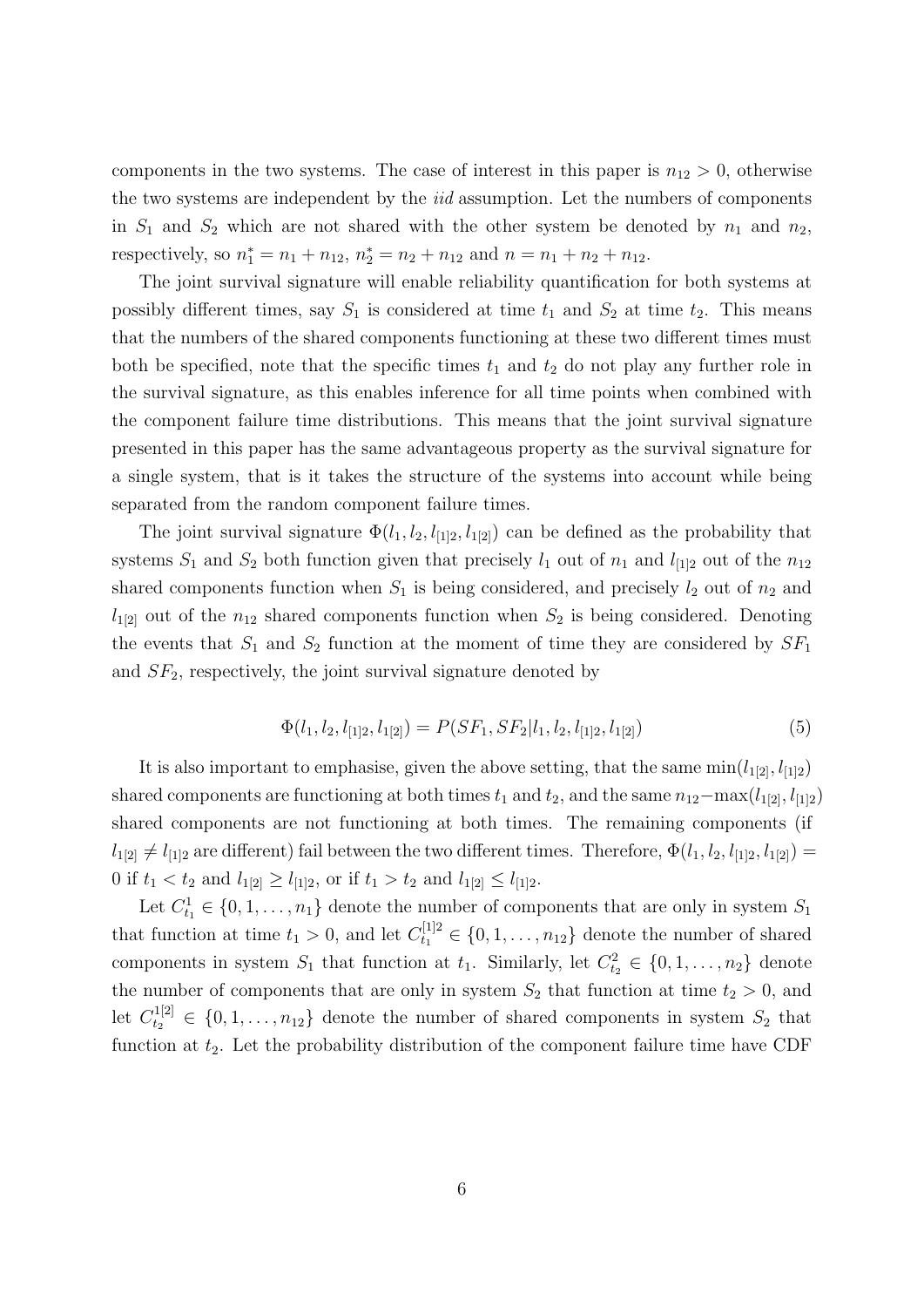$F(t)$ , then for  $t_1 < t_2$ , which implies that  $l_{1[2]} \leq l_{[1]2}$ ,

$$
P(T_1 > t_1, T_2 > t_2) = \sum_{l_1=0}^{n_1} \sum_{l_2=0}^{n_2} \sum_{l_{[1]2}=0}^{n_{12}} \sum_{l_{1[2]}}^{n_{12}} \Phi(l_1, l_2, l_{[1]2}, l_{1[2]}) P_{C_{t_1 < t_2}}(l_1, l_2, l_{[1]2}, l_{1[2]})
$$
(6)

where the assumption of *iid* component failure times leads to

$$
P_{C_{t_1  
\n
$$
= \frac{n_1!}{(n_1 - l_1)! l_1!} [1 - F(t_1)]^{l_1} [F(t_1)]^{n_1 - l_1} \frac{n_2!}{(n_2 - l_2)! l_2!} [1 - F(t_2)]^{l_2} [F(t_2)]^{n_2 - l_2}
$$
  
\n
$$
\times \frac{n_{12}!}{(n_{12} - l_{[1]2})! (l_{[1]2} - l_{1[2]})! l_{1[2]!}} [F(t_1)]^{n_{12} - l_{[1]2}} [F(t_2) - F(t_1)]^{l_{[1]2} - l_{1[2]}} [1 - F(t_2)]^{l_{1[2]}} \tag{7}
$$
$$

Similarly, for  $t_1 > t_2$  which implies that  $l_{1[2]} \geq l_{[1]2}$ ,

$$
P(T_1 > t_1, T_2 > t_2) = \sum_{l_1=0}^{n_1} \sum_{l_2=0}^{n_2} \sum_{l_{[1]2}=0}^{n_{12}} \sum_{l_{1[2]}}^{n_{12}} \Phi(l_1, l_2, l_{[1]2}, l_{1[2]}) P_{C_{t_1>t_2}}(l_1, l_2, l_{[1]2}, l_{1[2]})
$$
(8)

where, under the *iid* assumption,

$$
P_{C_{t_1>t_2}}(l_1, l_2, l_{[1]2}, l_{[2]}) =
$$
  
\n
$$
\frac{n_1!}{(n_1 - l_1)! l_1!} [1 - F(t_1)]^{l_1} [F(t_1)]^{n_1 - l_1} \frac{n_2!}{(n_2 - l_2)! l_2!} [1 - F(t_2)]^{l_2} [F(t_2)]^{n_2 - l_2}
$$
  
\n
$$
\times \frac{n_{12}!}{(n_{12} - l_{1[2]})! (l_{1[2]} - l_{[1]2})! l_{[1]2}!} [F(t_2)]^{n_{12} - l_{1[2]}} [F(t_1) - F(t_2)]^{l_{1[2]} - l_{[1]2}} [1 - F(t_1)]^{l_{[1]2}} \qquad (9)
$$

If  $t_1 = t_2 = t$ , then, with notation  $l_{12} = l_{12} = l_{12}$  and the *iid* assumption,

$$
P_{C_{t_1=t_2}}(l_1, l_2, l_{[1]2}, l_{1[2]}) =
$$
  
\n
$$
\frac{n_1!}{(n_1 - l_1)! l_1!} [1 - F(t_1)]^{l_1} [F(t_1)]^{n_1 - l_1} \frac{n_2!}{(n_2 - l_2)! l_2!} [1 - F(t_2)]^{l_2} [F(t_2)]^{n_2 - l_2}
$$
  
\n
$$
\times \frac{n_{12}!}{(n_{12} - l_{12})! l_{12}!} [F(t_1)]^{n_{12} - l_{12}} [1 - F(t_2)]^{l_{12}}
$$
\n(10)

These joint survival functions for systems  $S_1$  and  $S_2$  provide a detailed quantification of the reliability of the two systems, based on the probability distributions for the component failure times. Note that, indeed, the structural aspects of the systems are all taken into account by the newly proposed joint survival signature, which is independent of time, while all temporal aspects are taken into account by the failure time distributions, and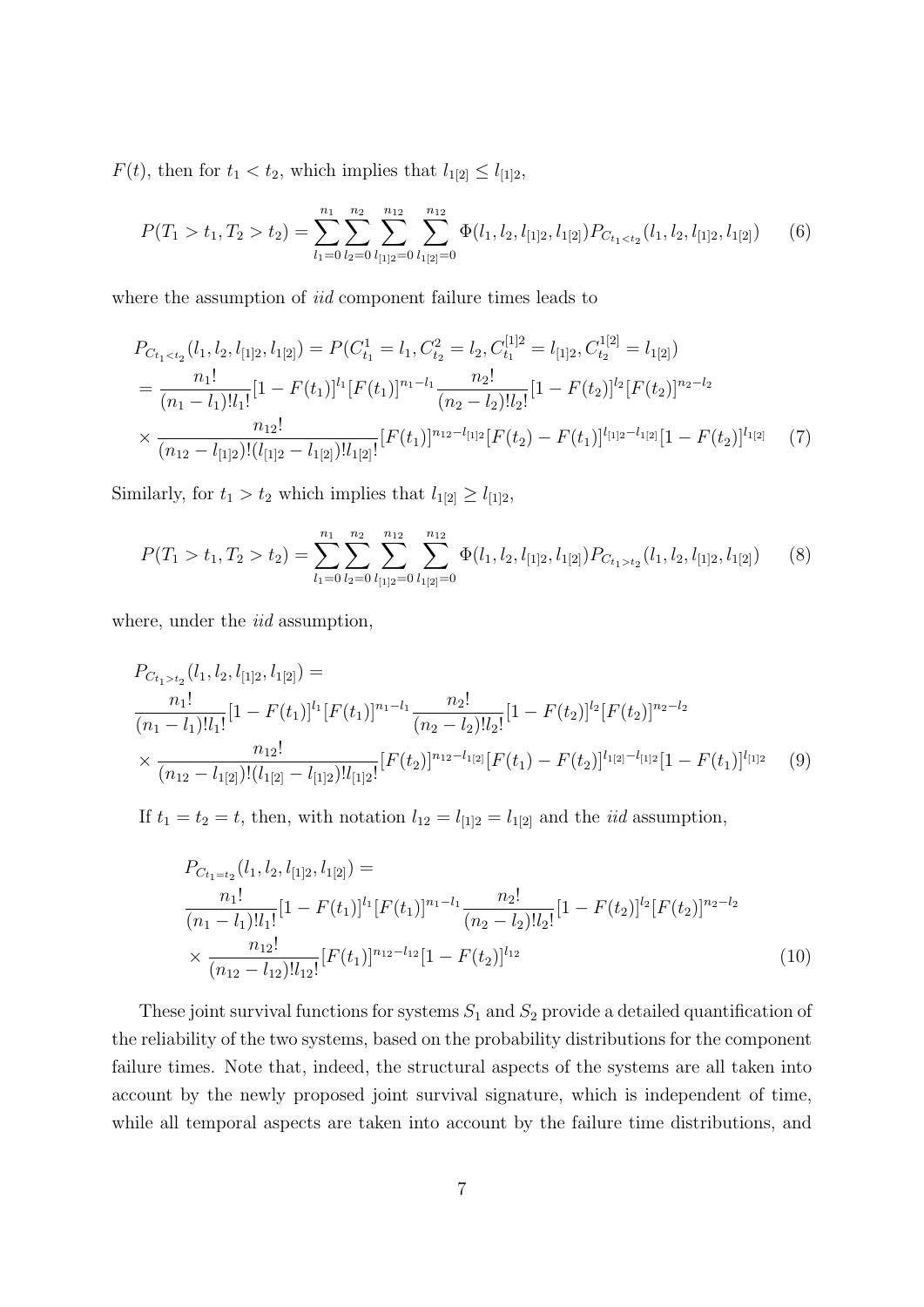

<span id="page-7-0"></span>Figure 1: Two systems with one type of components, Example [1](#page-7-0)

these two important aspects are fully separated. This joint survival signature provides exciting opportunities for study of a variety of theoretical aspects and applications, in line with the contributions to the literature for the single system survival signature mentioned above.

The following two examples illustrate the above introduced joint survival signature. Example [1](#page-7-1) shows in detail how the value of the joint survival signature can be derived for a single specific input. Example [2](#page-8-0) presents the joint survival functions for two basic systems with shared components.

<span id="page-7-1"></span>Example 1. Consider the two systems in Figure [1.](#page-7-0) All components are assumed to be of the same type, with exchangeable failure times. The systems share components A, B and C, and each system has two further components. For System 1 we have  $n_1^* = 5$ ,  $n_1 = 2, n_{12} = 3$  and for System 2 we have  $n_2^* = 5, n_2 = 2, n_{12} = 3$ . For input  $(l_1 = 1, l_2 = 1, l_{12} = 2, l_{12} = 1)$  $(l_1 = 1, l_2 = 1, l_{12} = 2, l_{12} = 1)$  $(l_1 = 1, l_2 = 1, l_{12} = 2, l_{12} = 1)$ , Table 1 lists all 24 possible scenarios of functioning components. If these are indeed the numbers of functioning components, then each of these scenarios has probability 1/24 due to the exchangeability assumption. In this case, the system functions for 10 of the 24 possibille scenarios, hence the survival signature is equal to  $\Phi(1, 1, 2, 1) = \frac{10}{24}$ .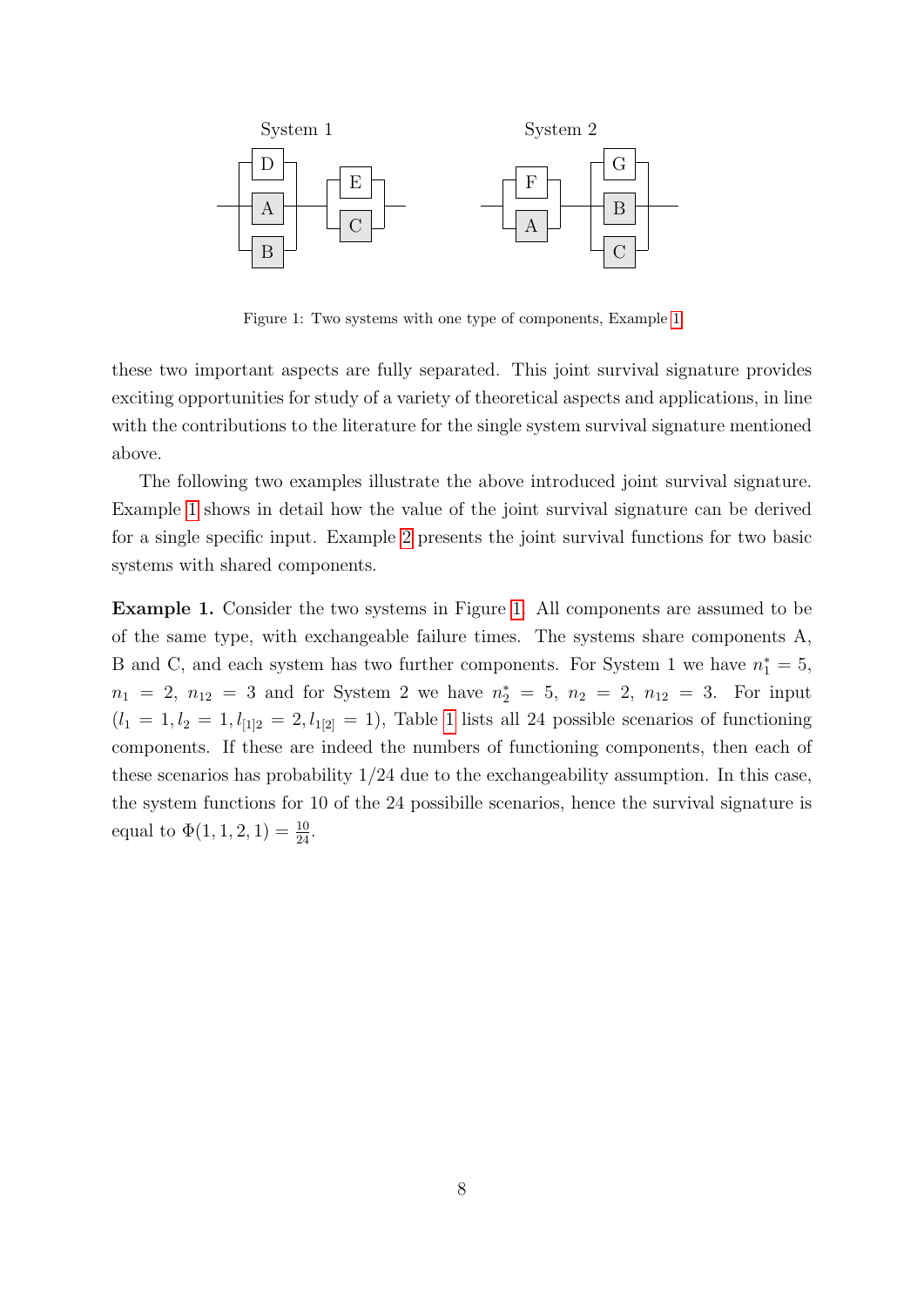| System functions | $\mathbf{1}$<br>$l_1 =$   | $l_2=1$        | $l_{12}=2$    | $\mathbf{1}$<br>$l_{1[2]}$ |
|------------------|---------------------------|----------------|---------------|----------------------------|
| $\boldsymbol{0}$ | $\mathbf D$               | $\overline{F}$ | AB            | Α                          |
| $\boldsymbol{0}$ | $\mathbf D$               | $_{\rm F}$     | AB            | B                          |
| $\boldsymbol{0}$ | D                         | G              | AB            | $\boldsymbol{A}$           |
| $\boldsymbol{0}$ | $\mathbf D$               | G              | AB            | B                          |
| $\boldsymbol{0}$ | D                         | ${\bf F}$      | $\rm AC$      | $\boldsymbol{A}$           |
| $\mathbf{1}$     | $\mathbf D$               | ${\bf F}$      | AC            | $\mathbf C$                |
| $1\,$            | $\mathbf D$               | G              | $\mathbf{AC}$ | А                          |
| $\boldsymbol{0}$ | $\mathbf D$               | $\mathbf G$    | AC            | $\mathcal{C}$              |
| $\mathbf{1}$     | $\mathbf D$               | ${\bf F}$      | BC            | B                          |
| $\mathbf{1}$     | $\mathbf D$               | ${\bf F}$      | BC            | $\mathcal{C}$              |
| $\boldsymbol{0}$ | $\mathbf D$               | G              | BC            | B                          |
| $\boldsymbol{0}$ | ${\rm D}$                 | G              | BC            | $\mathcal{C}$              |
| $\boldsymbol{0}$ | E                         | ${\bf F}$      | AB            | А                          |
| $\mathbf{1}$     | $\boldsymbol{\mathrm{E}}$ | ${\bf F}$      | AB            | $\, {\bf B}$               |
| $1\,$            | E                         | G              | AB            | $\boldsymbol{A}$           |
| $\boldsymbol{0}$ | $\boldsymbol{\mathrm{E}}$ | G              | AB            | B                          |
| $\boldsymbol{0}$ | E                         | ${\bf F}$      | AC            | $\boldsymbol{A}$           |
| $\mathbf{1}$     | ${\bf E}$                 | ${\bf F}$      | AC            | $\mathcal{C}$              |
| $\mathbf{1}$     | E                         | G              | AC            | A                          |
| $\boldsymbol{0}$ | $\boldsymbol{\mathrm{E}}$ | G              | AC            | $\mathcal{C}$              |
| $\mathbf{1}$     | $\boldsymbol{\mathrm{E}}$ | ${\bf F}$      | BC            | $\boldsymbol{B}$           |
| $\mathbf{1}$     | $\boldsymbol{\mathrm{E}}$ | ${\bf F}$      | BC            | $\mathcal{C}$              |
| $\boldsymbol{0}$ | E                         | $\mathbf G$    | BC            | B                          |
| $\boldsymbol{0}$ | E                         | G              | BC            | $\mathcal{C}$              |

Table 1: Functioning components and system state, Example [1](#page-7-1)

<span id="page-8-0"></span>Example 2. Consider the two systems in Figure [2,](#page-8-0) which share components A and B and each have one further components. Again, all components are of the same type so their failure times are assumed to be exchangeable. For System 1 we have  $n_1^* = 3$ ,  $n_1 = 1$ ,  $n_{12} = 2$  and for System 2 we have  $n_2^* = 3$ ,  $n_2 = 1$ ,  $n_{12} = 2$ . The survival signature is zero,  $\Phi(l_1, l_2, l_{12}, l_{12}) = 0$ , for the trivial cases:  $l_1 + l_2 < 2$ ,  $l_{112} = 0$  and  $l_{121} = 0$ . The survival signature for remaining cases is given in Table [2,](#page-9-0) it is derived in a similar way as illustrated in Example [1](#page-7-1) for each possible input, although the actual work required is of course not as bad as it may seem due to logical relationships between the systems' states and different inputs under the assumption that the systems are coherent. Assuming that the components' failure times are iid with Exponential distribution with rate 1, that is  $F(t) = 1 - e^{-t}$ , then the joint survival function for the two system failure times is presented in Figure [3.](#page-9-1)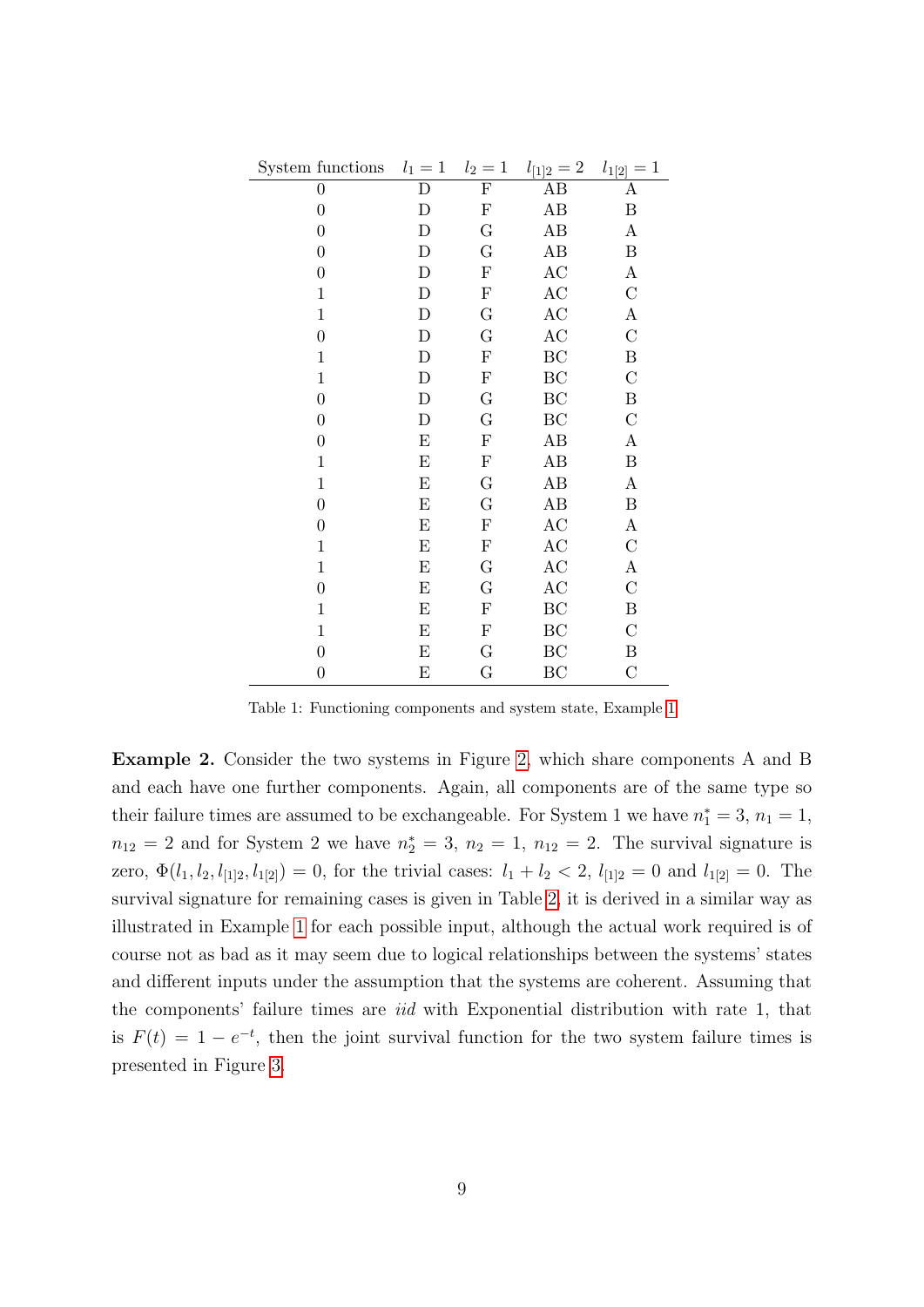

<span id="page-9-0"></span>Figure 2: Two systems with one type of components, Example [2](#page-8-0)

|  | A, B |  |                                                                                                                                         |
|--|------|--|-----------------------------------------------------------------------------------------------------------------------------------------|
|  |      |  | $l_1 \in \{0,1\} \quad l_2 \in \{0,1\} \quad l_{[1]2} \in \{0,1,2\} \quad l_{1[2]} \in \{0,1,2\} \quad \Phi(l_1,l_2,l_{[1]2},l_{1[2]})$ |
|  |      |  | 1/2                                                                                                                                     |
|  |      |  |                                                                                                                                         |
|  |      |  | 1/2                                                                                                                                     |
|  |      |  |                                                                                                                                         |
|  |      |  |                                                                                                                                         |
|  |      |  | 1/2                                                                                                                                     |
|  |      |  |                                                                                                                                         |
|  |      |  | 1/2                                                                                                                                     |
|  |      |  |                                                                                                                                         |
|  |      |  |                                                                                                                                         |
|  |      |  |                                                                                                                                         |
|  |      |  |                                                                                                                                         |
|  |      |  |                                                                                                                                         |

Table 2: Two systems with one type of components, Example [2](#page-8-0)

<span id="page-9-1"></span>

Figure 3: Joint survival function of two systems with one type of components, Example [2](#page-8-0)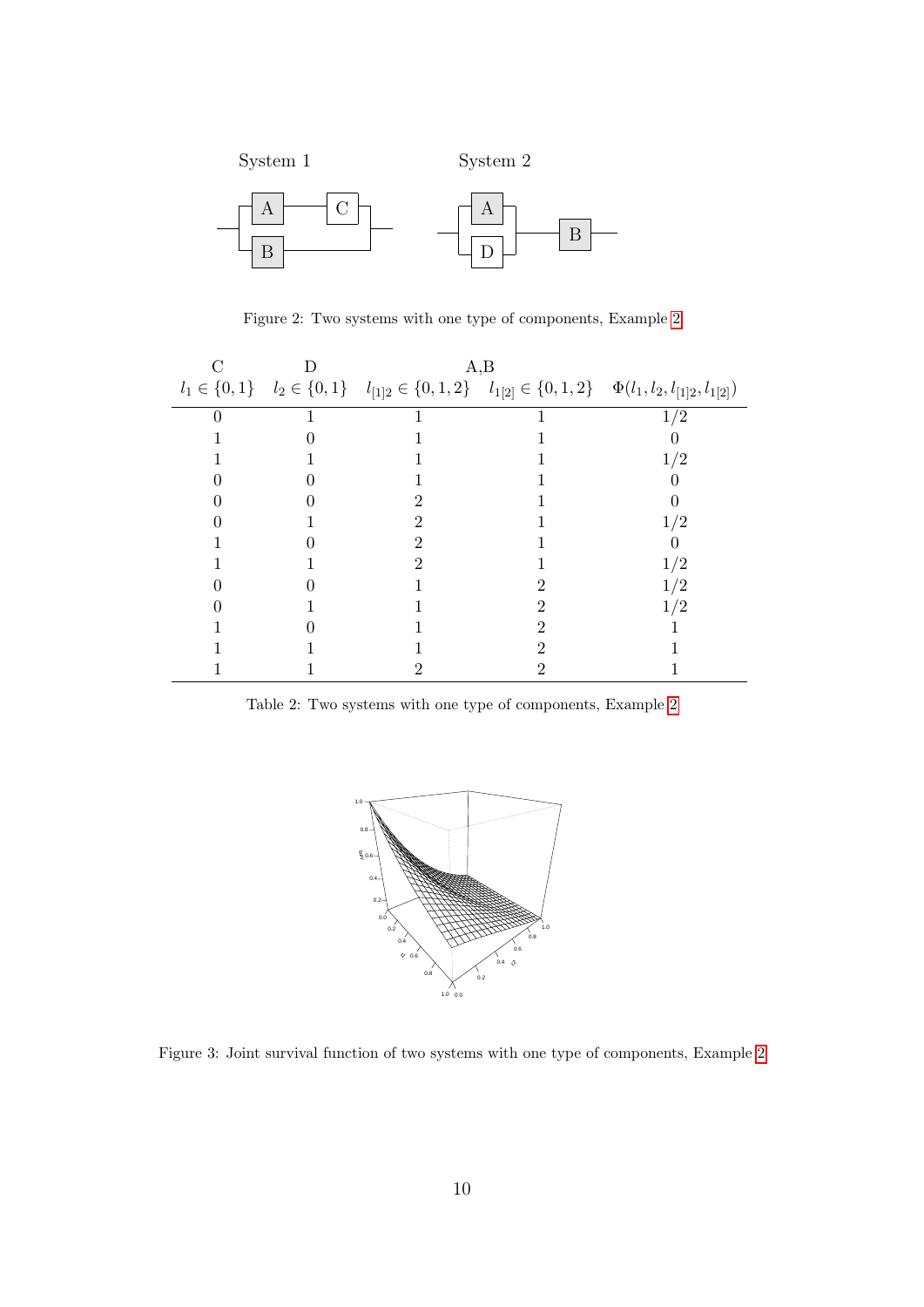#### 3.2. Marginal and conditional survival functions

If one has the joint survival signature for the two systems available, it is straightforward to derive the marginal survival distribution for one of the systems, using the assumption that all components function at time 0, so

$$
P(T_2 > t_2) = P(T_1 > 0, T_2 > t_2) = \sum_{l_2=0}^{n_2} \sum_{l_1 \mid 2 \mid 0}^{n_1 \mid 2} \Phi(n_1, l_2, n_{12}, l_1 \mid 2) P_{C_{t_1 < t_2}}(n_1, l_2, n_{12}, l_1 \mid 2)
$$
\n
$$
(11)
$$

where

$$
P_{C_{t_1
$$

The joint survival signature can also be used to derive the conditional survival function of one system given the status, at any moment of time, of the other system, with which it shares some components. Suppose that system  $S_2$  is known to function at time  $t_2$ , but no further information is known about specific components. Conditional on this information, the probability that system  $S_1$  functions at time  $t_1$  is

$$
P(T_1 > t_1 | T_2 > t_2) = \frac{P(T_1 > t_1, T_2 > t_2)}{P(T_2 > t_2)}
$$
\n(13)

Note that there are no limitations on the values of  $t_1$  and  $t_2$ . While from theoretical perspective it is good to have the flexibility to investigate the conditional survival functions for all values of  $t_1$  and  $t_2$ , in practice it seems most natural that this probability will be relevant for  $t_1 \geq t_2$ .

It is also important to derive the conditional probability that system  $S_1$  still functions at time  $t_1$  given the information that system  $S_2$  has failed by time  $t_2$ . This is equal to

$$
P(T_1 > t_1 | T_2 \le t_2) = \frac{P(T_1 > t_1, T_2 \le t_2)}{P(T_2 \le t_2)}
$$
\n(14)

The probability in the numerator on the right-hand side of this equation has not been presented explicitly before in this paper, but it can be derived in a similar way as the joint survival probability, presented above, by splitting into a new joint (survival) signature and a factor related to the component failure time distributions. This requires a different (survival) signature, namely the probability for the event that  $S_1$  functions when considered, and  $S_2$  does not function when considered; this is left as an exercise for the reader, the steps involved follow the presentation above closely.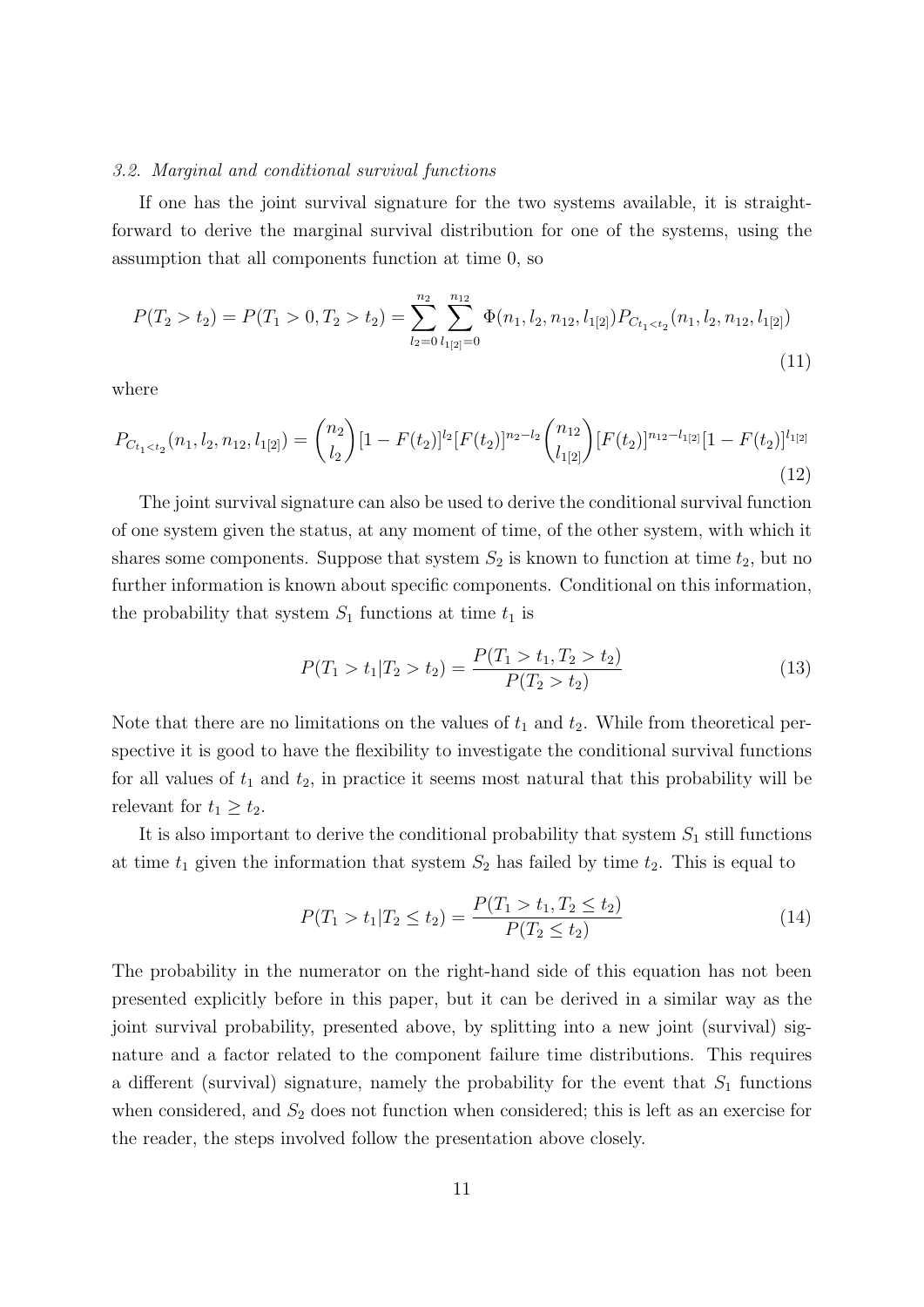Also joint probabilities of system functioning at specific times, conditional on information of one or both of the systems functioning at other times, can be derived similarly. For example, if system 2 is known to function at  $t_2$ , the conditional probability of the event that both systems function at  $t > t_2$  is

$$
P(T_1 > t, T_2 > t | T_2 > t_2) = P(\min\{T_1, T_2\} > t | T_2 > t_2) = \frac{P(T_1 > t, T_2 > t)}{P(T_2 > t_2)}
$$
(15)

All such conditional probabilities are easily derived using the results presented above, or quite straightforward extensions of such results if variations to the joint survival signature are required.

## 3.3. Multiple-types of shared components

The major advantage of the survival signature over Samaniego's system signature is the ability to use it for systems with multiple types of components. The presentation above was restricted to a single type of component, in order to clearly introduce the new concept of joint survival signature in detail. Now we indicate how the concept and results of the previous sections can be generalized to multiple types of components. This generalization is conceptually straightforward so it is only briefly presented. We assume that there are  $K$  component types in two systems, and denote the type of component  $k \in \{1, 2, \ldots, K\}$  as superscript. Let  $C_{t_1}^{k,1} \in \{0, 1, \ldots, n_1^k\}, C_{t_2}^{k,2} \in \{0, 1, \ldots, n_2^k\}, C_{t_1}^{k,1|2} \in$  $\{0, 1, \ldots, n_{12}^k\}$  and  $C_{t_2}^{k,1[2]} \in \{0, 1, \ldots, n_{12}^k\}$  denote the numbers of components of type k,  $k \in \{1, 2, \ldots, K\}$ , in system  $S_1$  and system  $S_2$  that function at time  $t_1 > 0$  and  $t_2 > 0$ , respectively. For ease of notation, let  $\underline{l}^k = (l_1^1, l_2^1, l_{1|2}^1, l_{1|2}^1, \ldots, l_1^K, l_2^K, l_{[1|2}^K, l_{1|2}^K)$ , and we denote the summation over all their possible values by  $\sum_{\underline{l}^k}$ . The joint survival signature for this scenario is the probability that both systems function at the time points at which they are considered, given that the numbers of functioning components are represented by  $\underline{l}^k$ . If the probability distribution of the failure times of components of type k has CDF  $F_k(.)$ , and assuming independence of failure times of components of different types, we have

$$
P(T_1 > t_1, T_2 > t_2) = \sum_{\underline{l}^k} \Phi(\underline{l}^k) P(C_{\underline{t}, \underline{l}^k})
$$
\n(16)

The detailed form of probability  $P(C_{t,l^k})$  depends again on the values of  $t_1$  and  $t_2$ , for example for  $t_1 < t_2$  we have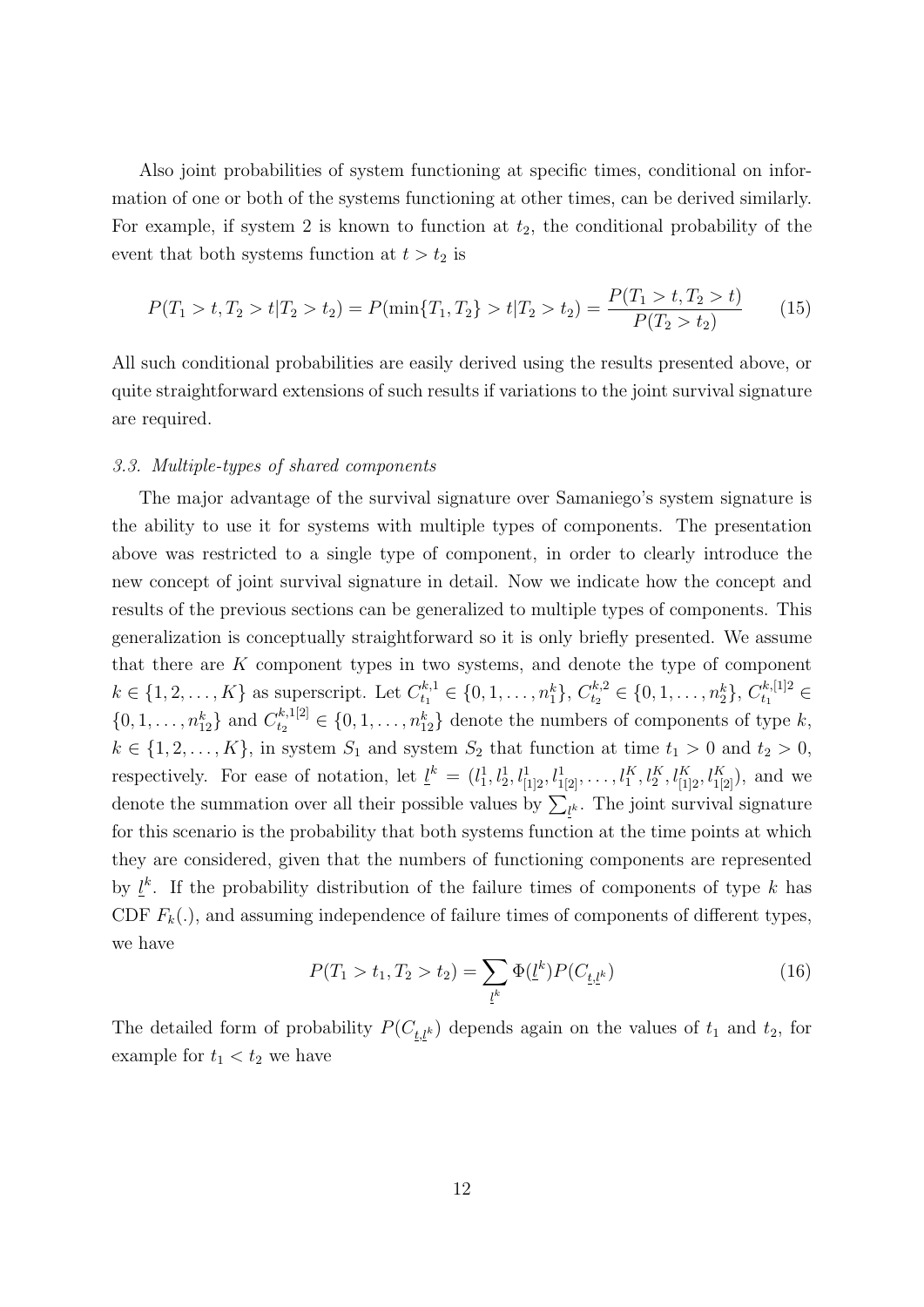$$
P(C_{\underline{t},\underline{l}^k}) = \prod_{k=1}^K P(C_{t_1}^{k,1} = l_1^k, C_{t_2}^{k,2} = l_2^k, C_{t_1}^{k,[1]^2} = l_{[1]^2}^k, C_{t_2}^{k,1[2]} = l_{1[2]}^k)
$$
  
\n
$$
= \prod_{k=1}^K \frac{n_1^{k!}}{(n_1^k - l_1^k)! l_1^k!} [1 - F_k(t_1)]^{l_1^k} [F_k(t_1)]^{n_1^k - l_1^k} \frac{n_2^{k!}}{(n_2^k - l_2^k)! l_2^k!} [1 - F_k(t_2)]^{l_2^k} [F_k(t_2)]^{n_2^k - l_2^k}
$$
  
\n
$$
\times \frac{n_{12}^k!}{(n_{12}^k - l_{[1]2}^k)! (l_{[1]2}^k - l_{[1]2}^k)! l_{[1]2}^k} [F_k(t_1)]^{n_{12}^k - l_{[1]2}^k} [F_k(t_2) - F_k(t_1)]^{l_{[1]2}^k - l_{[1]2}^k} [1 - F_k(t_2)]^{l_1^k} [1]
$$
\n(17)

This probability is similarly derived by  $t_1 > t_2$  and for  $t_1 = t_2$ .

## <span id="page-12-0"></span>4. Joint survival signature of three coherent systems with shared components

There will be situations where more than two systems may share some components, e.g. in networks of systems where a central server or electricity supply may serve several or even all systems. Further examples can be encountered when systems consisting of combined hardware and software are considered, with software often shared between different systems. The concept of joint survival signature, presented in this paper, can be generalized to any number of systems with any kind of component sharing. To illustrate such a generalization, we briefly consider the case of three systems with a single type of components, where the systems share some components. Generalization to multiple types of components can be achieved along the lines presented above.

Consider three coherent systems,  $S_1, S_2$  and  $S_3$ . Let the number of shared components  $S_i$  and  $S_j$  be denoted by  $n_{ij}$ , and let the number of components shared by all three systems be  $n_{123}$ . Let  $n_i$  be the number of components in  $S_i$  that are not shared with any other system. The numbers of components in the systems are

$$
n_1^* = n_1 + n_{12} + n_{13} + n_{123}
$$
  
\n
$$
n_2^* = n_2 + n_{12} + n_{23} + n_{123}
$$
  
\n
$$
n_3^* = n_3 + n_{13} + n_{23} + n_{123}
$$

and the total number of components is  $n = n_1 + n_2 + n_3 + n_{12} + n_{13} + n_{23} + n_{123}$ .

Let  $T_1$ ,  $T_2$  and  $T_3$  be the failure times of systems  $S_1, S_2$  and  $S_3$ , respectively, based on components with *iid* failure times  $X_1, X_2, \ldots, X_n$  having a common continuous distribution function with CDF  $F(t)$ . Let  $l_{1|2}$  and  $l_{1|2}$  be the number of components out of  $n_{12}$  that function when, respectively,  $S_1$  and  $S_2$  is considered. Similarly let  $l_{113}$  ( $l_{131}$ )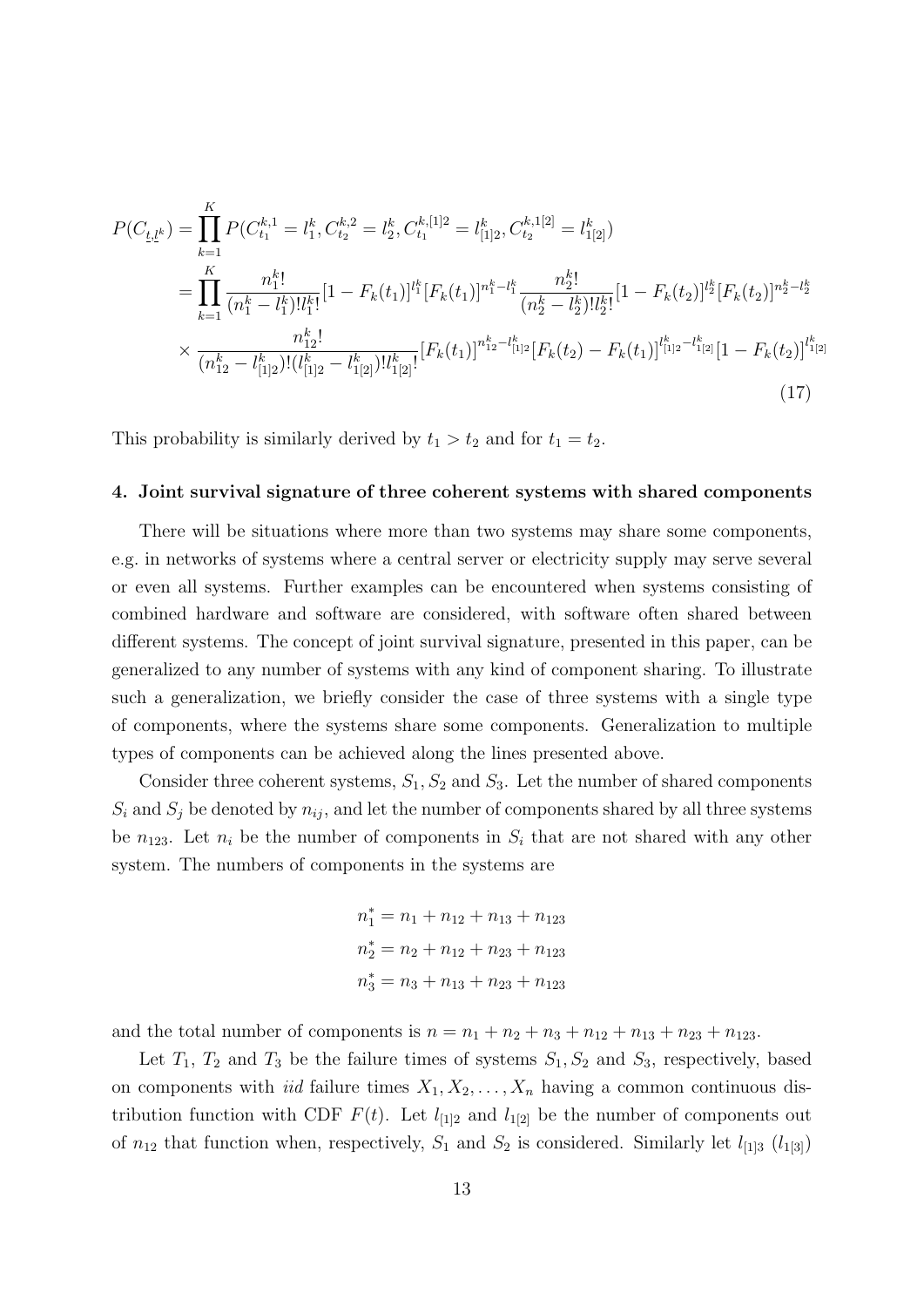be the number of components out of  $n_{13}$  that function when  $S_1$   $(S_3)$  is considered, let  $l_{[2]3}$  ( $l_{[2]3]}$ ) be the number of components out of  $n_{23}$  that function when  $S_2$  ( $S_3$ ) is considered, and finally let  $l_{[1]23}$ ,  $l_{1[2]3}$  and  $l_{12[3]}$  be the number of components out of  $n_{123}$ that function when  $S_1$ ,  $S_2$  and  $S_3$  are considered, respectively. For ease of notation let  $\underline{l} = (l_1, l_2, l_3, l_{12}, l_{12}, l_{13}, l_{13}, l_{13}, l_{23}, l_{23}, l_{123}, l_{123}, l_{123})$ , and we denote the summation over all their possible values as  $\sum_{l}$ . The joint survival signature for these three systems,  $\Phi(\underline{l})$ , can be defined as

$$
\Phi(\underline{l}) = P(SF_1, SF_2, SF_3 | \underline{l}) \tag{18}
$$

where  $SF_i$  represents the event that system  $S_i$  functions at the time point it is considered.

Generalizing the approach for two systems, as presented above, the joint survival function for these three systems is derived by

$$
P(T_1 > t_1, T_2 > t_2, T_3 > t_3) = \sum_{\underline{l}} \Phi(\underline{l}) P(C_{\underline{t}, \underline{l}})
$$
\n(19)

where  $P(C_{t,l})$  denotes the probability of the event that the vector  $l$  describes precisely the numbers of components, shared or not shared among the systems, that function at the times  $\underline{t} = (t_1, t_2, t_3)$ , where  $t_i$  is the time at which  $S_i$  is considered. For example, for  $t_1 < t_2 < t_3$ , which logically implies  $l_{[1]2} \ge l_{1[2]}$ ,  $l_{[1]3} \ge l_{1[3]}$ ,  $l_{[2]3} \ge l_{2[3]}$  and  $l_{[1]23} \ge l_{1[2]3} \ge l_{1[4]}$  $l_{12[3]}$ , this probability is

$$
P(C_{\underline{t},\underline{l}}) = P(C_{t_1}^1 = l_1, C_{t_2}^2 = l_2, C_{t_3}^3 = l_3, C_{t_1}^{[1]2} = l_{[1]2}, C_{t_2}^{[1]2} = l_{1[2]}, C_{t_1}^{[1]3} = l_{[1]3}, C_{t_3}^{1[3]} = l_{1[3]},
$$
  
\n
$$
C_{t_2}^{[2]3} = l_{[2]3}, C_{t_3}^{2[3]} = l_{2[3]}, C_{t_1}^{[1]23} = l_{[1]23}, C_{t_2}^{1[2]3} = l_{1[2]3}, C_{t_3}^{1[2]3} = l_{12[3]})
$$
  
\n
$$
= \frac{n_1!}{(n_1 - l_1)! l_1!} [1 - F(t_1)]^{l_1} [F(t_1)]^{n_1 - l_1}
$$
  
\n
$$
\times \frac{n_2!}{(n_2 - l_2)! l_1!} [1 - F(t_2)]^{l_2} [F(t_2)]^{n_2 - l_2}
$$
  
\n
$$
\times \frac{n_1!}{(n_3 - l_3)! l_1!} [1 - F(t_3)]^{l_3} [F(t_3)]^{n_3 - l_3}
$$
  
\n
$$
\times \frac{n_{12}!}{(n_{12} - l_{[1]2})! (l_{[1]2} - l_{1[2]})! l_{1[2]}!} [F(t_1)]^{n_{12} - l_{[1]2}} [F(t_2) - F(t_1)]^{l_{[1]2} - l_{1[2]}} [1 - F(t_2)]^{l_{1[2]}}
$$
  
\n
$$
\times \frac{n_{13}!}{(n_{13} - l_{[1]3})! (l_{[1]3} - l_{1[3]})! l_{1[3]}!} [F(t_1)]^{n_{13} - l_{[1]3}} [F(t_3) - F(t_1)]^{l_{[1]3} - l_{1[3]} [1 - F(t_3)]^{l_{1[3]}}
$$
  
\n
$$
\times \frac{n_{23}!}{(n_{23} - l_{[2]3})! (l_{[2]3} - l_{2[3]})! l_{1[3]}!} [F(t_2)]^{n_{23} - l_{[2]
$$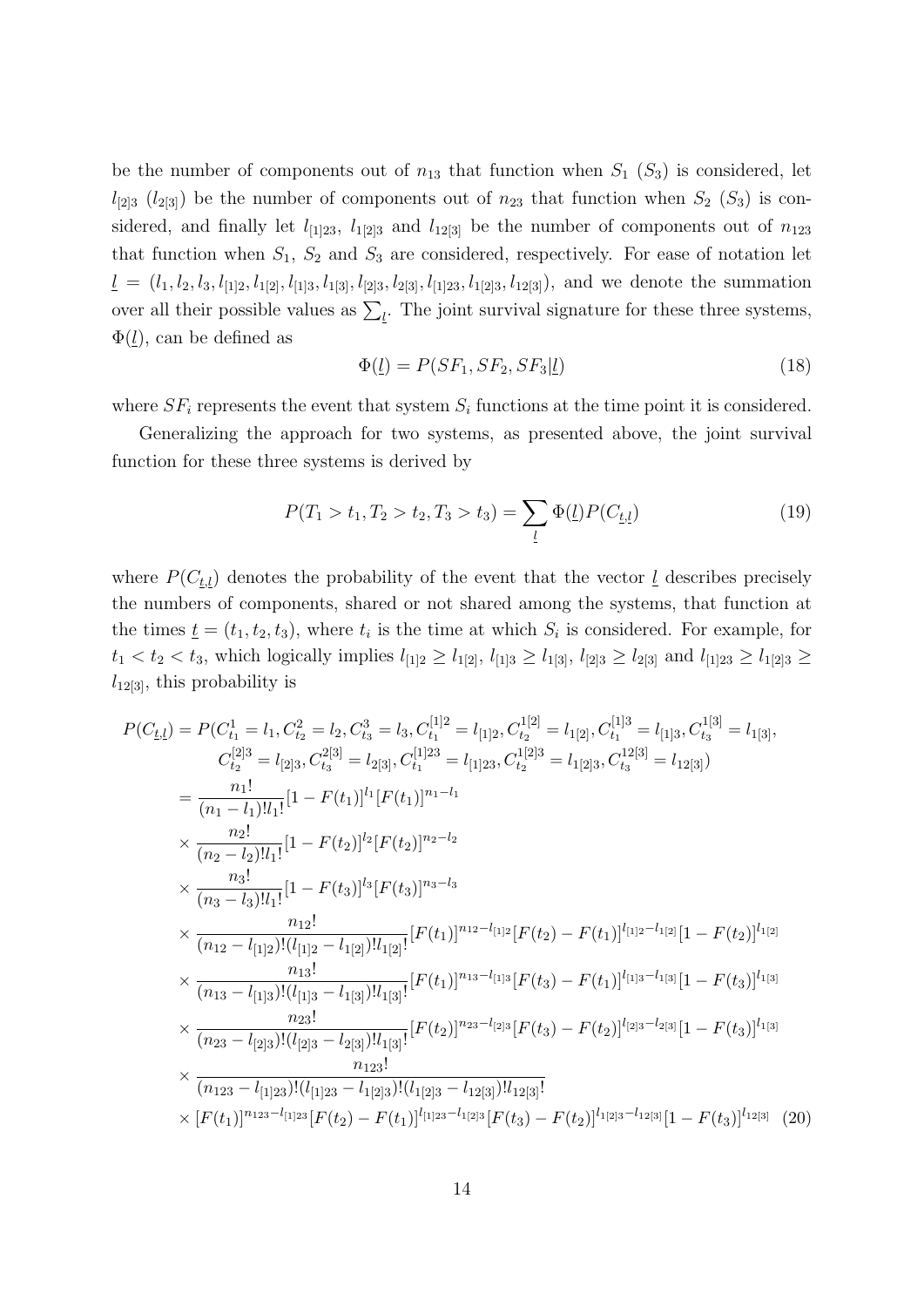

<span id="page-14-1"></span>Figure 4: Three systems with one type of components, Example [3](#page-14-0)

Defining this probability similarly for all orderings of  $(t_1, t_2, t_3)$  becomes cumbersome with regard to notation, but the idea will be clear. Further development of this methodology is best done in direct relation to a real-world application, in order to take specific aspects of the joint systems into account. Extension to multiple types of components, and to more than three systems, is conceptually trivial following the methodology presented in this paper, but cumbersome with regard to notation. Suitable computational algorithms for exact calculation or approximations also need to be developed, this is left as an important topic for future research. The next example briefly illustrates the computational effort required when applying this method in a naive way to three simple systems with joint components, this particularly serves to emphasize the need for development of suitable computational theory and algorithms.

<span id="page-14-0"></span>Example 3. In addition to the two systems in Example [2,](#page-8-0) we consider a third system as in Figure [4.](#page-14-1) To illustrate the complexity of the approach in this paper for more than two systems, we show the effort required to compute the survival signature restricted to considering all systems at the same moment of time. Both systems 1 and 2 have 3 components while system 3 has 4 components, and we have  $n_1 = n_2 = 0$ ,  $n_3 = 1$ (E),  $n_{12} = 1$  (B),  $n_{13} = 1$  (C),  $n_{23} = 1$  (D),  $n_{123} = 1$  (A). As in this example we have at most one shared component among the systems, thus  $l_1 = l_2 = 0, l_3 \in \{0, 1\},\$  $l_{12}^* = l_{12} = l_{12} \in \{0, 1\}, l_{13}^* = l_{13} = l_{13} \in \{0, 1\}, l_{23}^* = l_{23} = l_{23} \in \{0, 1\}, l_{123}^* = l_{133} = l_{23}$  $l_{1[2]3} = l_{12[3]} \in \{0, 1\}.$  As  $l_1 = l_2 = 0$  there are  $2^{10}$  possibilities we need to consider, the first column in Table [3](#page-14-1) shows the corresponding number of these possibilities out of  $2^{10}$ . For example, the first three rows suggest that at least one of these systems fails when either component B or D fails, and this counts for  $3 \times 2^8 = 768$  out of  $2^{10} = 1024$  possibilities. Clearly, this already requires many combinations to be considered, and the combinatorics increase enormously when also considering the systems at different moments in time.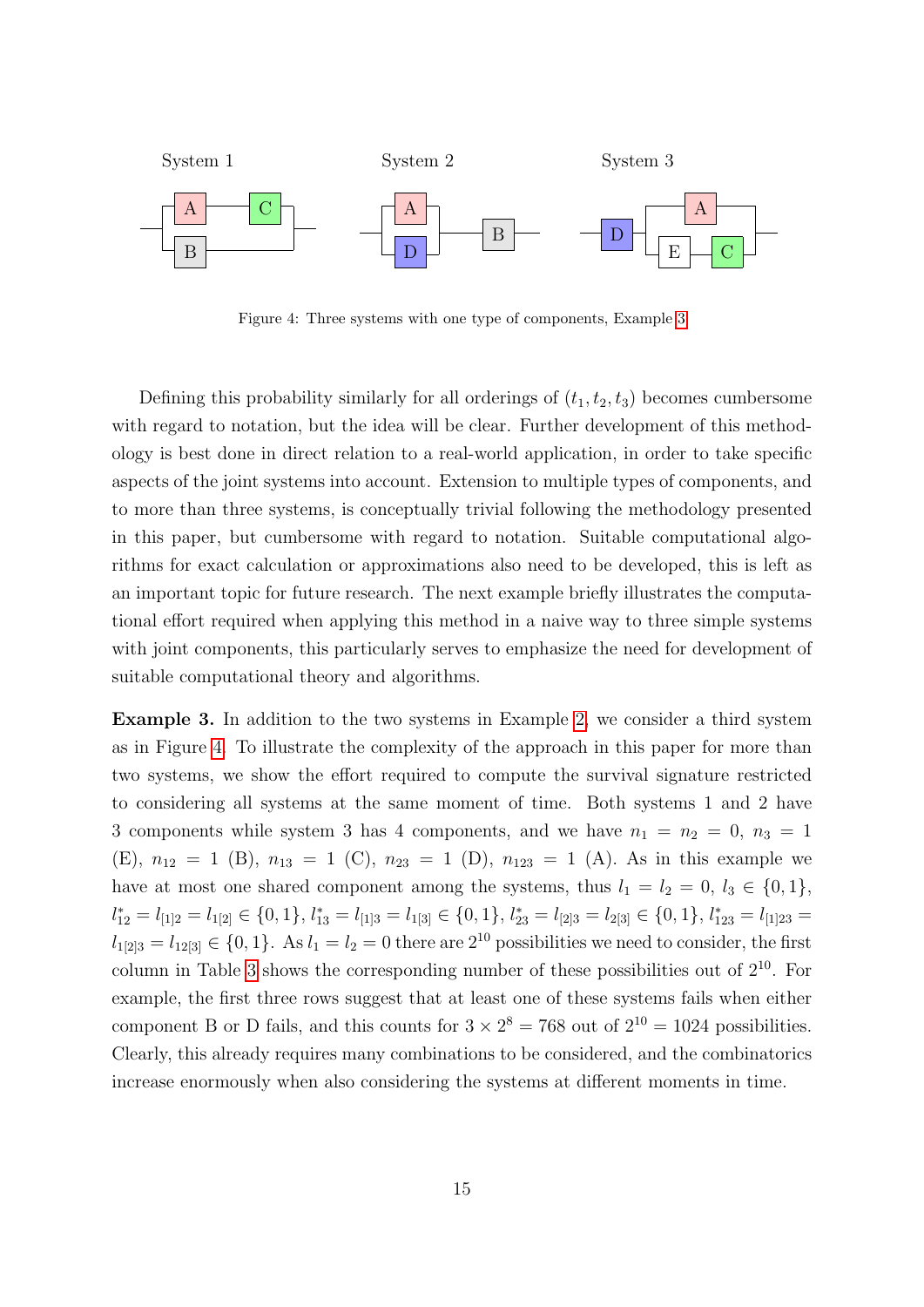| #              |  |   |  | $l_{12}^* \in \{0,1\}$ $l_{23}^* \in \{0,1\}$ $l_{123}^* \in \{0,1\}$ $l_{13}^* \in \{0,1\}$ $l_3 \in \{0,1\}$ All systems function |
|----------------|--|---|--|-------------------------------------------------------------------------------------------------------------------------------------|
| $2^8$          |  |   |  | No                                                                                                                                  |
| $2^8$          |  |   |  | No                                                                                                                                  |
| $2^8$          |  |   |  | No                                                                                                                                  |
| $2^7$          |  |   |  | $\operatorname{Yes}$                                                                                                                |
| 2 <sup>6</sup> |  |   |  | No                                                                                                                                  |
| 2 <sup>5</sup> |  | 0 |  | Yes                                                                                                                                 |
| 2 <sub>5</sub> |  |   |  | No                                                                                                                                  |

Table 3: Three systems with one type of components, Example [3](#page-14-0)

## <span id="page-15-0"></span>5. Concluding Remarks

In this paper we have introduced the concept of joint survival signature for two systems with shared components. First we considered the case when we have only one type of component, then we extended that for multiple types of components. We showed how this can be generalised for more than two systems with one or multiple types of shared components. We have also presented how the joint survival signature can be used to derive marginal and conditional survival functions.

It is possible to derive variations to the presented joint survival signature for the case with multiple systems sharing components, and for some specific scenarios reduced versions of the joint survival signature presented here may be sufficient. For example, one could only take into account the total numbers of functioning components of each type per system, and use the theorem of total probability and assumed exchangeability of the failure times of components of each type to relate this to our survival signature and to inferences on the systems' reliability. These suggest interesting directions for future research, which will be particularly useful if motivated by practical applications.

A crucial consideration is how the joint survival signature can be computed. This is mostly left as an important topic for future research, in the examples in this paper only small systems are considered for which all combinations of functioning components and the corresponding state of the two systems are easily checked. One can use the classical theory of minimal cut and path sets for small systems, but it will be important to develop algorithms to compute the joint survival signature for more complex systems, in particular where there are multiple types of components and possibly more than two systems being considered. A main advantage of the joint survival signature for coherent systems is that it is a non-decreasing function of all its inputs, hence it is straightforward to derive bounds if one only computes the function for a limited number of inputs. The question which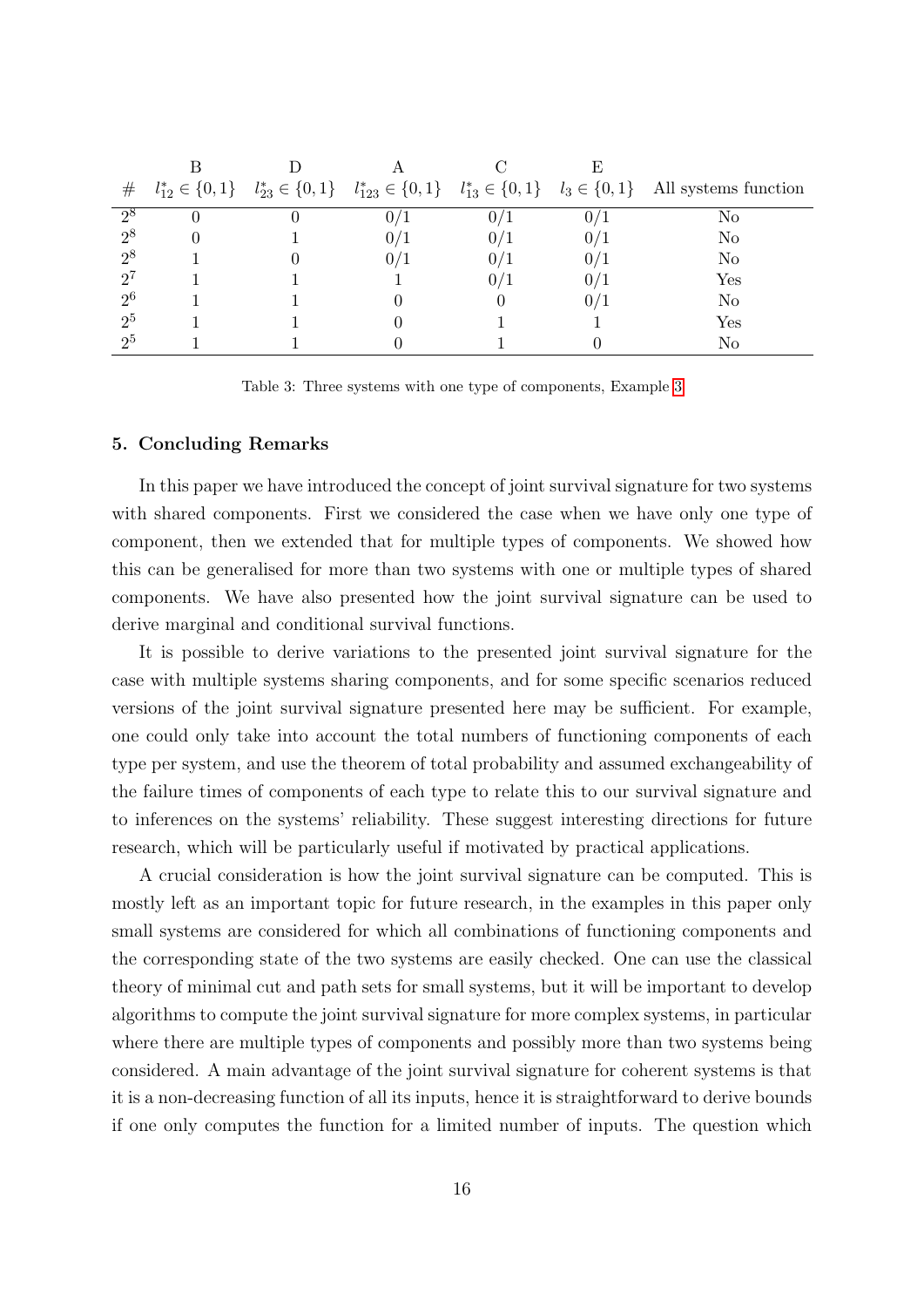inputs to focus on in order to derive useful bounds with relatively little computation time is also interesting for future research. Throughout, a major advantage of the joint survival signature over the full structure function is that it requires substantially less storage, which particularly for large systems with relatively few components types can be very important. While computing survival signatures may be cumbersome, and may require approximations to be developed, for example by simulations of the system for certain inputs, the computation is only required once for a system with a fixed structure.

In Section [2,](#page-2-0) a brief discussion was provided of recent developments based on the single system survival signature for research and application. All these topics are also of great interest based on the joint survival signature, where for example consideration of component importance brings novel aspects to the literature as it is likely that components shared between multiple systems are more important when all systems are considered than they may be for a single system.

#### Acknowledgements

We thank three reviewers for their support of the paper and useful comments that have led to improved presentation. The results presented in this paper were mostly achieved during Prof. Balakrishnan's visit to Durham University in November 2018, funded by a Durham University Global Engagement Travel Grant, which is gratefully acknowledged. The work has been presented by the first author at the UK Reliability Meeting, Durham, 1-3 April 2019 (<http://www.maths.dur.ac.uk/stats/uk-reliability>).

# References

- <span id="page-16-3"></span>[1] Aslett, L.J.M., Coolen, F.P.A., Wilson, S.P., 2015. Bayesian inference for reliability of systems and networks using the survival signature. Risk Analysis 35, 1640 – 1651.
- <span id="page-16-0"></span>[2] Coolen, F.P.A., Coolen-Maturi, T., 2012. Generalizing the signature to systems with multiple types of components, in: Zamojski, W., Mazurkiewicz, J., Sugier, J., Walkowiak, T., Kacprzyk, J. (Eds.), Complex Systems and Dependability, Springer Berlin Heidelberg, Berlin, Heidelberg. pp. 115–130.
- <span id="page-16-2"></span>[3] Coolen, F.P.A., Coolen-Maturi, T., Al-nefaiee, A.H., 2014. Nonparametric predictive inference for system reliability using the survival signature. Journal of Risk and Reliability 228, 437 – 448.
- <span id="page-16-1"></span>[4] De Finetti, B., 1974. Theory of Probability: A Critical Introductory Treatment. Wiley, London.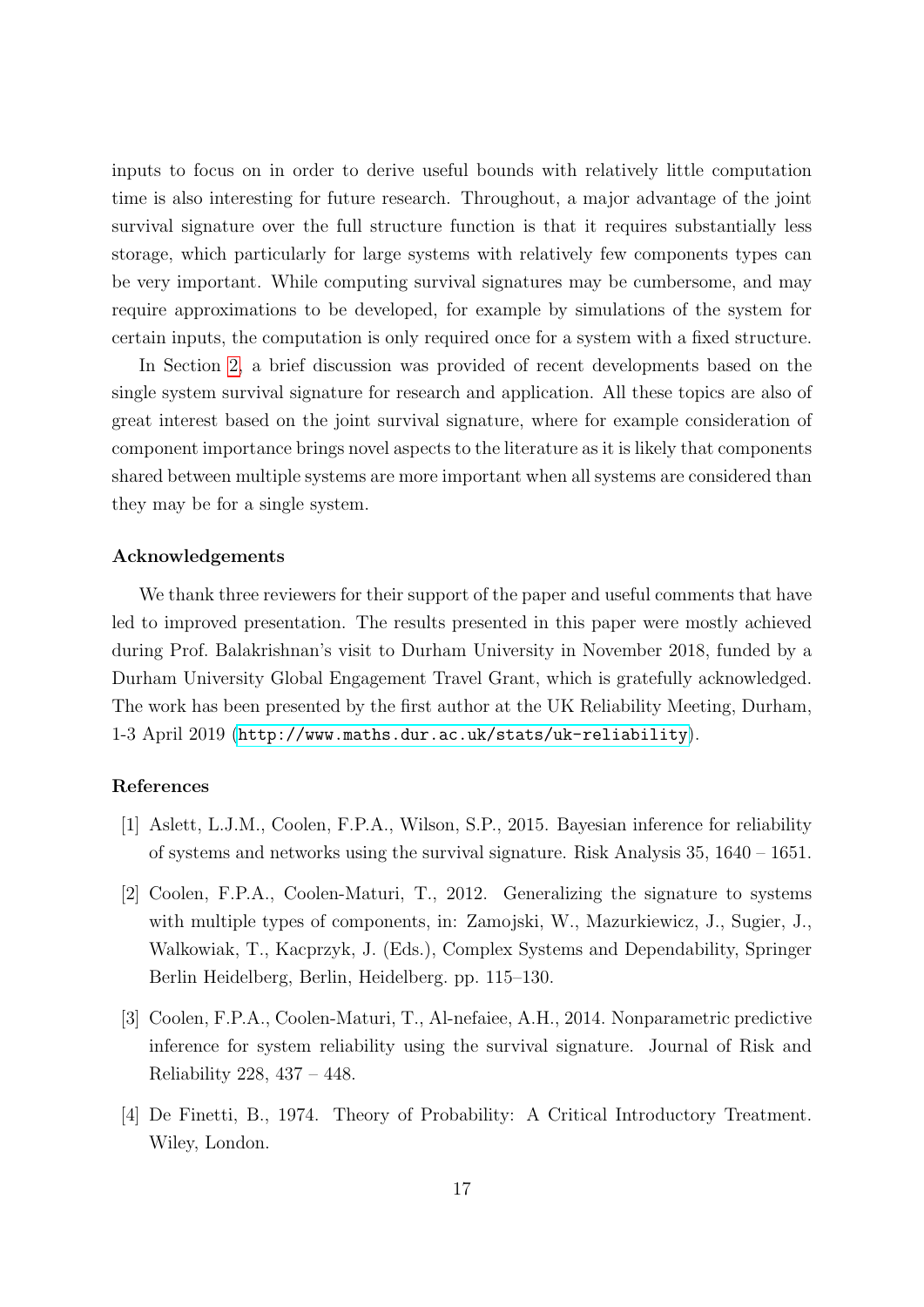- <span id="page-17-5"></span>[5] Eryilmaz, S., Coolen, F.P.A., Coolen-Maturi, T., 2018. Marginal and joint reliability importance based on survival signature. Reliability Engineering and System Safety 172, 118 – 128.
- <span id="page-17-8"></span>[6] Feng, G., Patelli, E., Beer, M., Coolen, F.P.A., 2016. Imprecise system reliability and component importance based on survival signature. Reliability Engineering and System Safety 150, 116 – 125.
- <span id="page-17-3"></span>[7] George-Williams, H., Feng, G., Coolen, F.P.A., Beer, M., Patelli, E., 2019. Extending the survival signature paradigm to complex systems with non-repairable dependent failures. Journal of Risk and Reliability 233, 505 – 519.
- <span id="page-17-7"></span>[8] Huang, X., Aslett, L.J.M., Coolen, F.P.A., 2019. Reliability analysis of general phased mission systems with a new survival signature. Reliability Engineering and System Safety 189, 416 – 422.
- <span id="page-17-6"></span>[9] Huang, X., Coolen, F.P.A., Coolen-Maturi, T., 2019. A heuristic survival signature based approach for reliability-redundancy allocation. Reliability Engineering and System Safety 185, 511 – 517.
- <span id="page-17-9"></span>[10] Najem, A., Coolen, F.P.A., 2019. System reliability and component importance when components can be swapped upon failure. Applied Stochastic Models in Business and Industry 35, 399 – 413.
- <span id="page-17-2"></span>[11] Navarro, J., Samaniego, F.J., Balakrishnan, N., 2010. The joint signature of coherent systems with shared components. Journal of Applied Probability 47, 235–253.
- <span id="page-17-1"></span>[12] Navarro, J., Samaniego, F.J., Balakrishnan, N., 2011. Signature-based representations for the reliability of systems with heterogeneous components. Journal of Applied Probability 48, 856–867.
- <span id="page-17-0"></span>[13] Navarro, J., Samaniego, F.J., Balakrishnan, N., 2013. Mixture representations for the joint distribution of lifetimes of two coherent systems with shared components. Advances in Applied Probability 45, 1011–1027.
- <span id="page-17-4"></span>[14] Patelli, E., Feng, G., Coolen, F.P.A., Coolen-Maturi, T., 2017. Simulation methods for system reliability using the survival signature. Reliability Engineering and System Safety 167, 327 – 337.